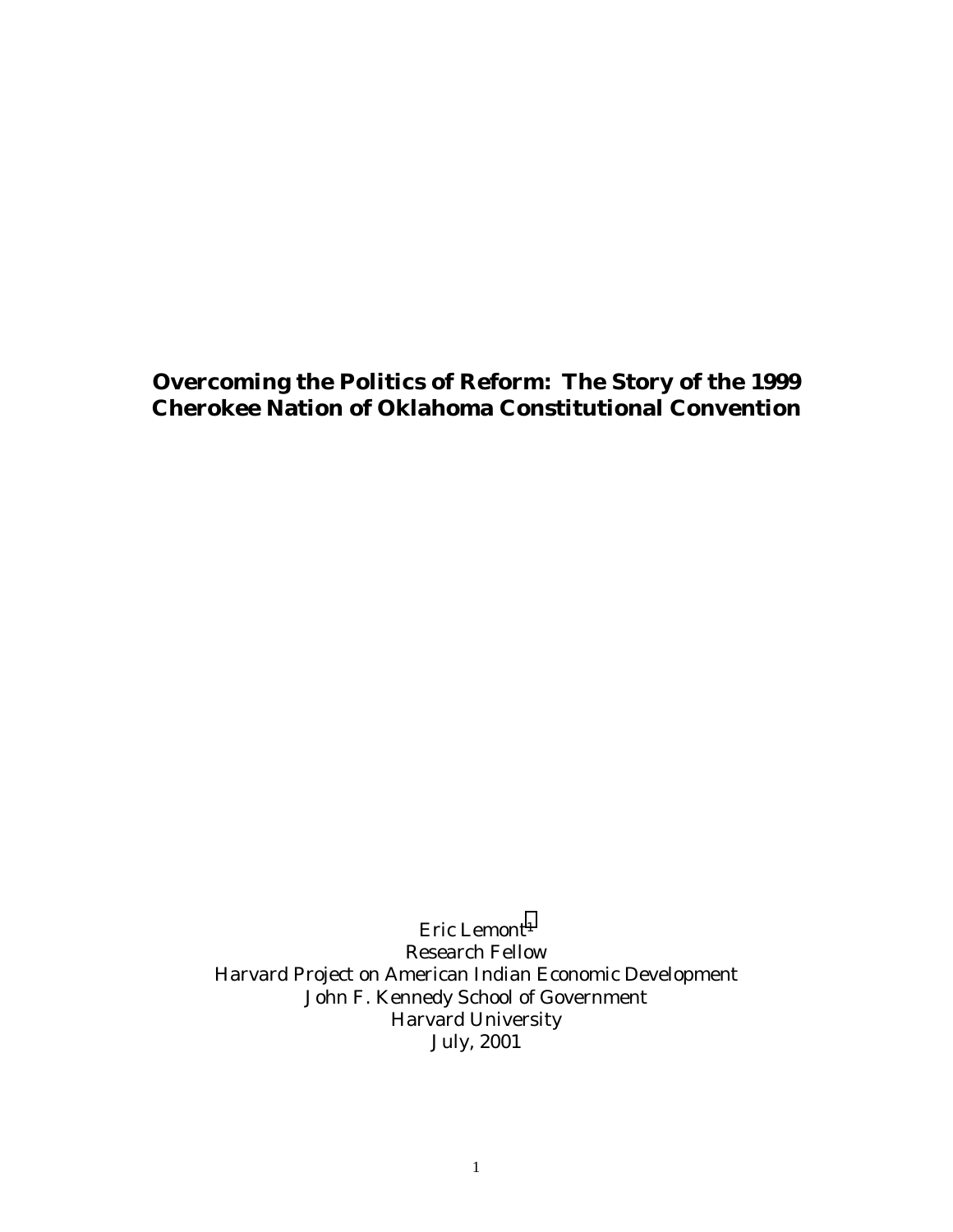Abstract: A pressing international challenge is developing processes of constitution-making that manage the politics of reform and produce legitimate and effective constitutions. This challenge is of special concern for numerous American Indian nations that have been embroiled in dual governments and constitutional crises over the past several decades. This article traces the recent constitutional reform process of the second largest Indian nation in the United States, the Cherokee Nation of Oklahoma. During the middle of its own constitutional crisis in 1999, the Nation formed an independent constitution commission and held a nine day constitutional convention. The inclusiveness and independence of these two institutions – combined with innovative strategies for achieving maximum citizen education and participation in the reform process – provide a model for other nations interested in pursuing constitutional reform. In addition, Convention debates over the boundaries of citizenship, patterns of political representation and methods for achieving separation of powers reflect the substantive challenges faced by Indian nations as they have diversified and assumed greater governmental responsibilities over the past several decades.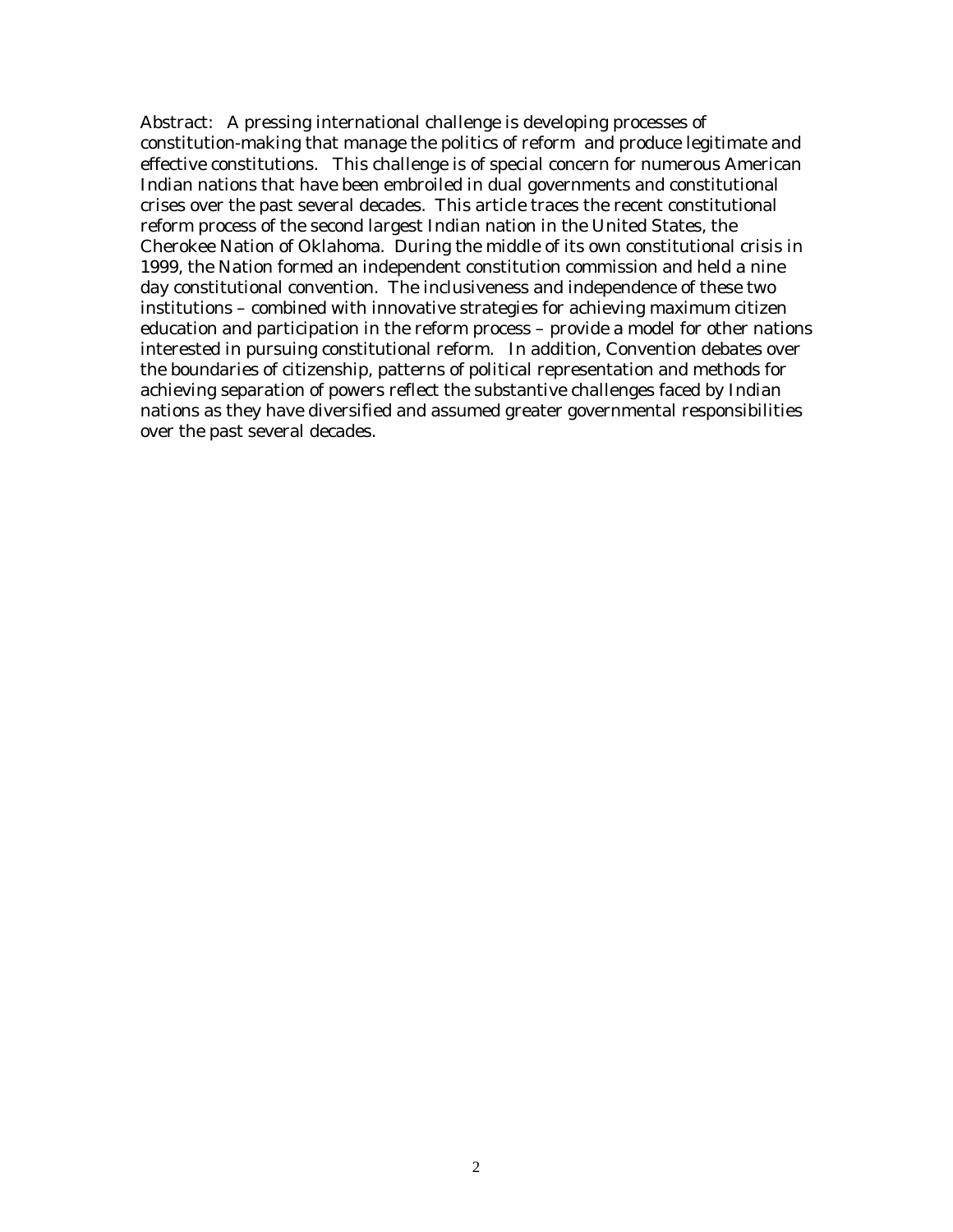# **Overcoming the Politics of Reform: The Story of the 1999 Cherokee Nation of Oklahoma Constitutional Convention**

On a cold night in February, 1999, 79 citizens of the Cherokee Nation of Oklahoma gathered in the auditorium of a local university for the first day of the Nation's Constitutional Convention. The gathering was historical not only because it was the Nation's third Constitutional Convention and first since 1839. More importantly, it was taking place during the tail end of a constitutional crisis that had ripped the Nation in two. For two years, the Nation had suffered through a series of events leading to the existence of dual governments, complete with two courts and two police forces. A split Tribal Council had stopped conducting regular business for almost a year. Skirmishes between sides loyal and opposed to the Principal Chief had led to violence and arrests at the Nation's courthouse. For a period of time, the incumbent administration had fired the editor of the Nation's newspaper. The New York Times and the Washington Post had reported on the crisis, the FBI had begun an investigation of the Principal Chief and three Oklahoma lawmakers had called for additional federal investigations[.2](#page-31-0) In the middle of everything, the warring sides somehow had agreed to a process bringing together 79 delegates to review the Nation's constitution. As the delegates sized each other up on the Convention's first night, feelings "ranged from mutual respect and admiration to loathing and even outright fear.["3](#page-31-0) 

Exploring how the Nation moved from crisis to convention to a proposed new constitution provides an important window into many questions faced by the large number of American Indian nations engaged in constitutional reform. Stories of intra-tribal conflicts, dual gove[rn](#page-31-0)ments, and constitutional crises have been welldocumented in Indian Country.4 This government instability has often been attributed to outdated, western-introduced, tribal constitutions – documents that to varying extents lack both legitimacy within tribal communities as well as the institutional foundations necessary for the effective exercise of government action.<sup>5</sup> A host of tribal leaders and scholars have called for tribal nations to revise their constitutions and government institutions as an essential first step in strengthening government stability, exercising greater political sovereignty and enhancing prospects for increased political and economic development.[6](#page-31-0) 

Although many tribal nations have decided to reexamine their constitutions, the process of reform has proven incredibly difficult. First, tribal nations' historical relationships with the United States complicate the nature of the questions tribal nations are seeking to answer through constitutional reform. Unlike the Founding Fathers of the United States Constitution, tribal nations do not have the luxury of coming to agreement on the political "rules of the game" within well-accepted political and cultural norms. Rather, they are engaged in a fundamental rethinking over how to balance entrenched, western institutions with often competing traditional, cultural and political values. Moreover, centuries of physical separations, cultural fragmentation and various degrees of assimilation have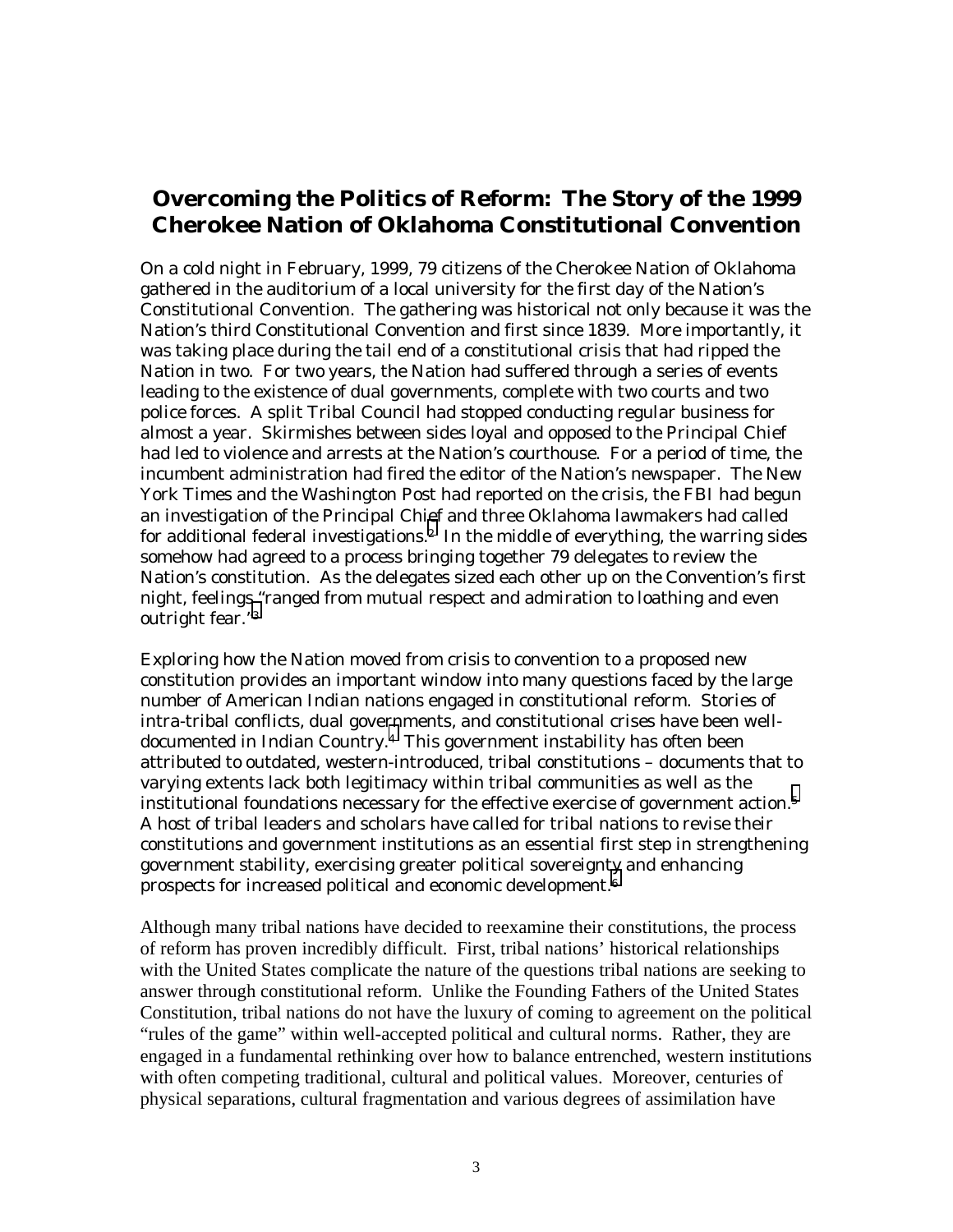diversified cultural and political viewpoints *within* tribal communities. This, in turn, has made the process of finding constitutional consensus – always a difficult proposition – even more elusive.

In addition to these unique constraints, American Indian nations also confront universal challenges associated with the politics of reform – challenges that often hinder the launching and development of constitutional reform processes. Like all societies, tribal nations must accommodate the priorities of competing stakeholders, prevent reform from becoming subject to the self-interest and control of incumbent institutions, and obtain the participation and consent of the general population. Therefore, American Indian nations interested in constitutional and governmental reform face the critical challenge of first developing reform processes that create the necessary political space within which leaders and citizens can develop stronger, more accountable and more culturally-matched governments.

To date, there has been relatively little written of ho[w t](#page-31-0)ribal nations have navigated this difficult, layered process of constitutional reform.<sup>7</sup> Unlike countries engaged in post-colonial constitution-making in Eastern Europe and Africa, most tribal nations have traveled along their own roads of reform in a context of informational isolation. While the reform priorities of American Indian nations vary by political circumstance, history and culture, examining the reform processes of individual tribal nations can identify common issues, provide interested tribal nations with insights and ideas for their own reform processes, and lay the groundwork for more in-depth comparative analysis.

The Cherokee Nation of Oklahoma is a good case study for two reasons. First, it demonstrates the power of tribal institutions to catalyze legitimate processes of reform. Specifically notable is the Nation's creation of an independent Cherokee Nation Constitution Commission that was successful both in overcoming biases toward the political status quo and engaging widespread citizen participation in the reform process. Perhaps most important is the Commission's success in organizing the Cherokee Nation Constitution Convention – a sovereign arena where deep issues of governance could be legitimately raised, debated and decided. Second, the Nation's substantive debates at the Constitution Convention, such as blood quantum requirements for candidates for Principal Chief, judicial restructuring, and representation for off-reservation residents, reflect many of the substantive reform challenges faced by tribal nations as they have assumed ever greater governmental responsibilities over the past 25 years. Together, the work of the Commission and the debates at the Convention provide a unique window into one Nation's successful *process* for addressing fundamental questions of governance.

The first part of this paper will give a brief sketch of the Nation's history, including a short discussion of the origins and structure of its current 1976 Constitution. The second part will pull together newspaper accounts, transcripts, and personal interviews to describe in detail how the Nation engaged in a legitimate process of constitutional reform during the middle of a searing political crisis. It will examine how the Nation formed an independent Cherokee Nation Constitution Convention Commission representative of the Nation's warring political factions. It will also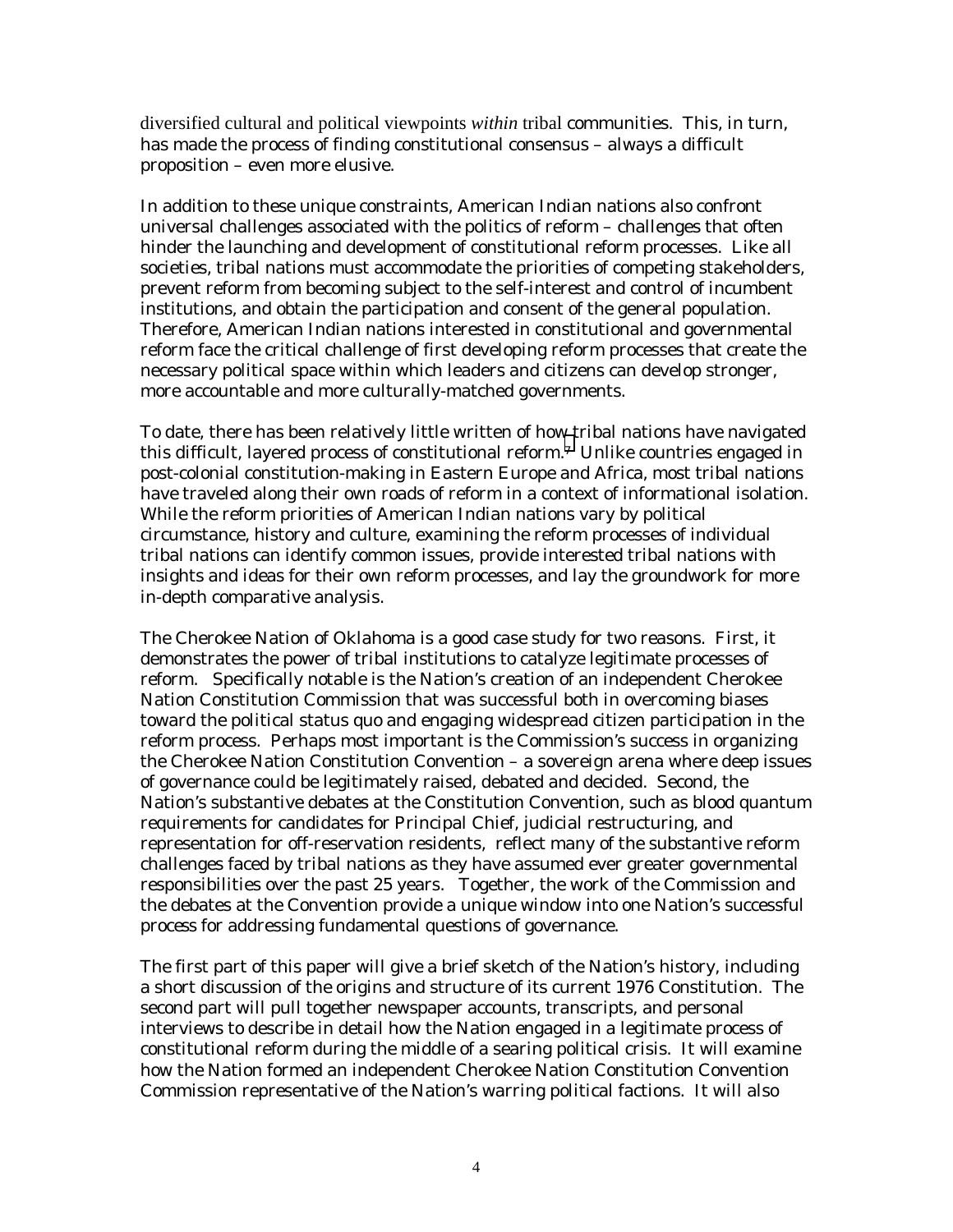examine the Commission's intensive approach to obtaining widespread citizen participation in all stages of the reform process and its unique method for choosing Convention delegates. The third part will highlight some of the major debates that took place during the Nation's nine day Constitutional Convention, including arguments over bicameralism, citizenship and blood quantum, political representation for off-reservation residents, and judicial restructuring. The fourth part will discuss obstacles to the ratification and adoption of the Convention's proposed constitution, including internal debates within the Nation over the proper scope and purpose of a constitution and the Nation's ongoing struggles to obtain approval of the proposed constitution from the Bureau of Indian Affairs. The fifth part will offer concluding thoughts.

#### *I. Background*

The original members of the Nation resided in the foothills of the Appalachian Mountains in Georgia and Tennessee. Political decision-making was decentralized to largely autonomous local village[s](#page-31-0) and towns, which encountered problems with white settlers almost immediately.<sup>8</sup> By the early 19<sup>th</sup> century, the Nation began altering its traditional government structures and adopting U.S.-style governing institutions as a defensive strategy to ward off accusations that it was barbarous and unfit to keep its land[.9](#page-31-0) In 1827, the Nation elected delegates to a constitutional convention and adopted its first constitution, complete with a three branch government, a bicameral legislature, and a bill of rights.

Notwithstanding the Nation's best efforts, relations with the U.S. Government soon reached its historic low point. In 1839, Andrew Jackson ordered the infamous "Trail of Tears" removal of thousands of Cherokees to Oklahoma. Upon arrival in Oklahoma, a dominant Cherokee faction organized another constitutional convention and drafted the Nation's second constitution, based to a large extent on the earlier 1827 Constitution written in Georgia.

Although suffering in the 1840s from a period of internal conflict – exacerbated in part because of the exclusion from the 1839 constitution-making process of several Cherokee political factions – the Nation soon entered into what is commonly known as its "Golden Age." The Nation established over 100 college-level and public schools, a [tri](#page-31-0)bal newspaper, and an economy that made poverty "practically unknown."10 The Nation's Golden Age ended abruptly with the U.S. Civil War. Its 1866 Reconstruction Treaty with the victorious Union forced the Nation to surrender land and open its territory to railroads.<sup>11</sup> During the 1880s and 1890s, the United States placed increasing pressures on the Nation to sell land to burgeoning [rail](#page-31-0)roads and, later, to incorporate the Nation into a territory of the U.S. Government.<sup>12</sup> In 1893, the U.S. Government formed the Dawes Commission to create a roll of citizens of five Oklahoma tribes, including the Nation, for the purpose of dividing up the Nation's land into individual allotments. In 1898, the U.S. Congress passed legislation accelerating the process of allotme[nt a](#page-31-0)nd formally mandating the abolition of the Cherokee government by 1906.13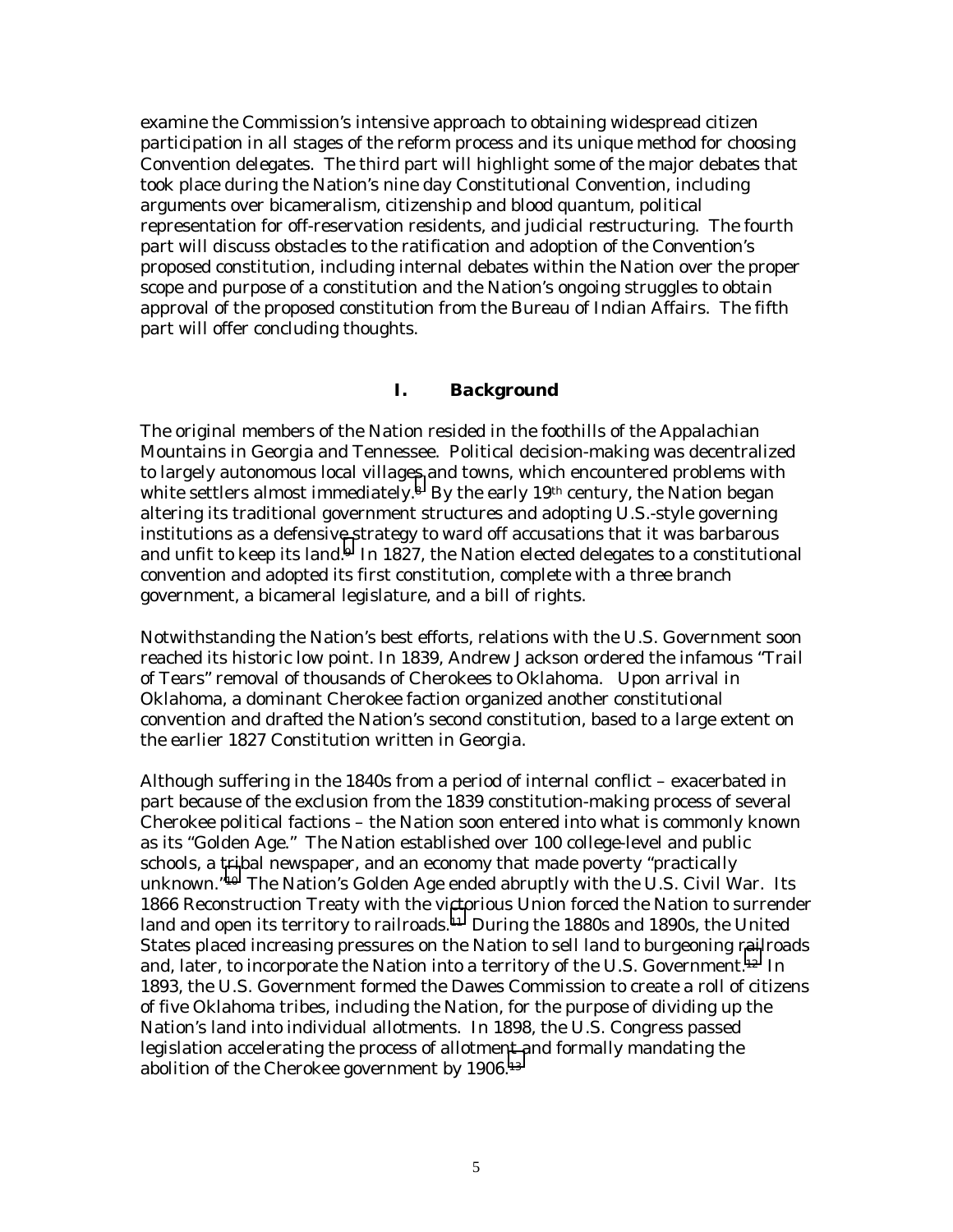From 1907 through 1970, the Cherokee Nation functioned without a government. During this time, the U.S. government appointed a Principal Chief, who did little more than approve leases and sign documents transferring out the last of the allotments. More than 60 years later, the Nation reconstituted itself and obtained recognition by the U.S. Government in 1970. The intervening decades without a functioning government, however, had taken its toll. Through a combination of allotment forgeries, embezzlements, misuse of notary seals, and other crimes, the overwhelming majority of land allotted to Cherokee citizens fell into white hands.[14](#page-31-0) The Nation's population had fallen to only 40,000 citizens and federal agencies of the U.S. Government had taken over responsibility for delivering services to individual Cherokee allottees.

#### *Current 1976 Constitution*

Before serving as Principal Chief of the Nation from 1975 to 1985 and heading the U.S. Department of Interior's Bureau of Indian Affairs in the Reagan Administration, Ross Swimmer played a large role in helping to construct the Nation's modern government. With the beginning of the U.S. Government's policy of self-determination in the mid 1970s, Swimmer and other Cherokee leaders began looking for ways to access the new inflow of federal funds into tribal communities. Swimmer saw federal funds as a "a big im[pe](#page-31-0)tus" for the Nation to organize its government and adopt a new constitution.15 By the time Swimmer was elected Principal Chief in 1975, a cluster of community r[ep](#page-31-0)resentatives had already been working on a new constitution for over ten years.<sup>16</sup> According to Swimmer, the process of reform "was all over the place" with some people "wanting to recreate the 1839 constitution." Soon after being sworn in, Swimmer, frustrated at the slow pace of reform, decided to form a small group that would push through with completing work on a new constitution.<sup>17</sup>

The Nation's current 1976 Constitution supersedes completely the 1839 Constitution. It divides the Cherokee government into three branches. The legislature consists of a single-body Tribal Council, composed of 15 members elected at large from the Nation's 14 districts[.18](#page-31-0) Executive power is vested in a Principal Chief and a Deputy Principal Chief, elected to four-year terms of office. The Deputy Principal Chief [al](#page-31-0)so serves as President of the Council with the power to cast tiebreaking votes.19 The Judiciary is comprised of a three-member Judicial Appeals Tribunal (the Nation's Supreme Court) and other courts that the Council may choose to establish.[20](#page-31-0) The Constitution incorporates the protections of the 1968 Indian Civil Rights Act and contains provisions for referendum and initiative.

Swimmer says he viewed the Cherokee Nation "not necessarily as a government but as an organization. Sort of between a non-profit and a profit-making business that was there for a specific purpose and that was to enhance the living conditions of the people.["21](#page-31-0) He therefore based the Constitution on "a corporate model" [wi](#page-31-0)th Council members serving in positions akin to members of a Board of Directors.<sup>22</sup> In Swimmer's view, a bicameral legislature, discussed at length in discussions leading up to the new Constitution, would have been too "unwieldy" and not useful for the quick receipt and disbursement of federal funds: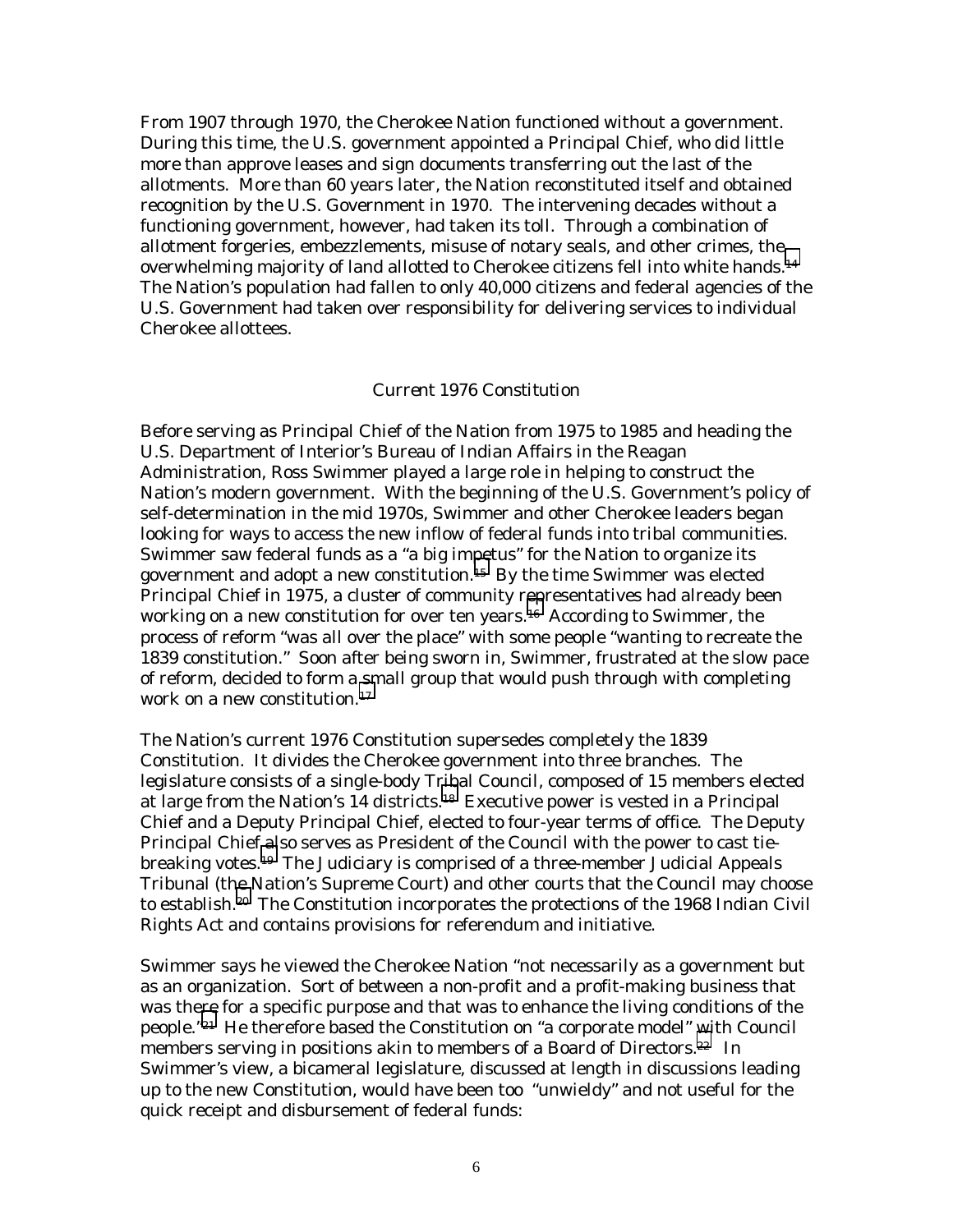"[A bicameral legislature] would have meant about 60 or 75 people in the government of the tribe, and it was a personal privilege. I didn't like that. I thought we'd never get anything done. And so I said let's cut that out and let's just have a tribal council to act as a legislature. And we pegged the number at 15. There wasn't a lot of thought that went into that, but we decided on 15 as a good number."[23](#page-31-0) 

Swimmer grounds his preference for a unicameral, corporate form of government in the context of the time. For almost 70 years, the Nation had had no enrollment and no government. Services were delivered directly from the U.S. government to individual Cherokee allottees. Swimmer says that before the era of selfdetermination, he never could have imagined that the Nation would one day exercise taxing powers or have a court system that could incarcerate Cherokee citizens and handle adoption cases. Instead of creating a government, Swimmer simply wanted to organize a system for the improvement of the delivery of services to individual Cherokees:

The court, for instance, its only purpose at the time was to handle disputes between the executive and legislative bodies. It had no outside function. It was going to be an internal court. The legislative body was there to review programs and sign off for the most part on federal programs and appropriations to the tribe. And, of course, the executive body was to administer those programs that came in and do whatever it could to improve the living conditions of Cherokees in eastern Oklahoma.["24](#page-31-0)

Two specific provisions in Article XV of the 1976 Constitution later proved to play key roles in the Nation's recent constitutional reform process. Article XV, Section 9 requires that the question of a proposed constitutional conventio[n b](#page-31-0)e submitted to the members of the Cherokee Nation at least once every 20 years.<sup>25</sup> Article XV, Section 10 requires that any new constitution or amendment receive the approval of the President of the United States or his authorized representative. While Section 9 helped to launch the Nation's process of political reform, Section 10 has been responsible for the Nation's difficulty in holding a referendum to approve the proposed constitution adopted by convention delegates.

#### *1997-1999 Constitutional Crisis*

It would have been very difficult to predict in the early 1990s the emergence of the Nation's constitutional crisis several years later. With approximately 200,000 members, the Cherokee Nation of Oklahoma is the second largest American Indian nation in the United States. From the mid 1970s through the mid 1990s, the Nation prospered under its 1976 constitution and enjoyed a reputation as one of the most stable and autonomous nations in Indian Country. Swimmer served as Principal Chief for ten years before becoming the head of Department of Interior's Bureau of Indian Affairs in 1985. His successor, Wilma Mankiller, became the Nation's first woman Principal Chief, also served for ten years, and became a prominent national woman leader.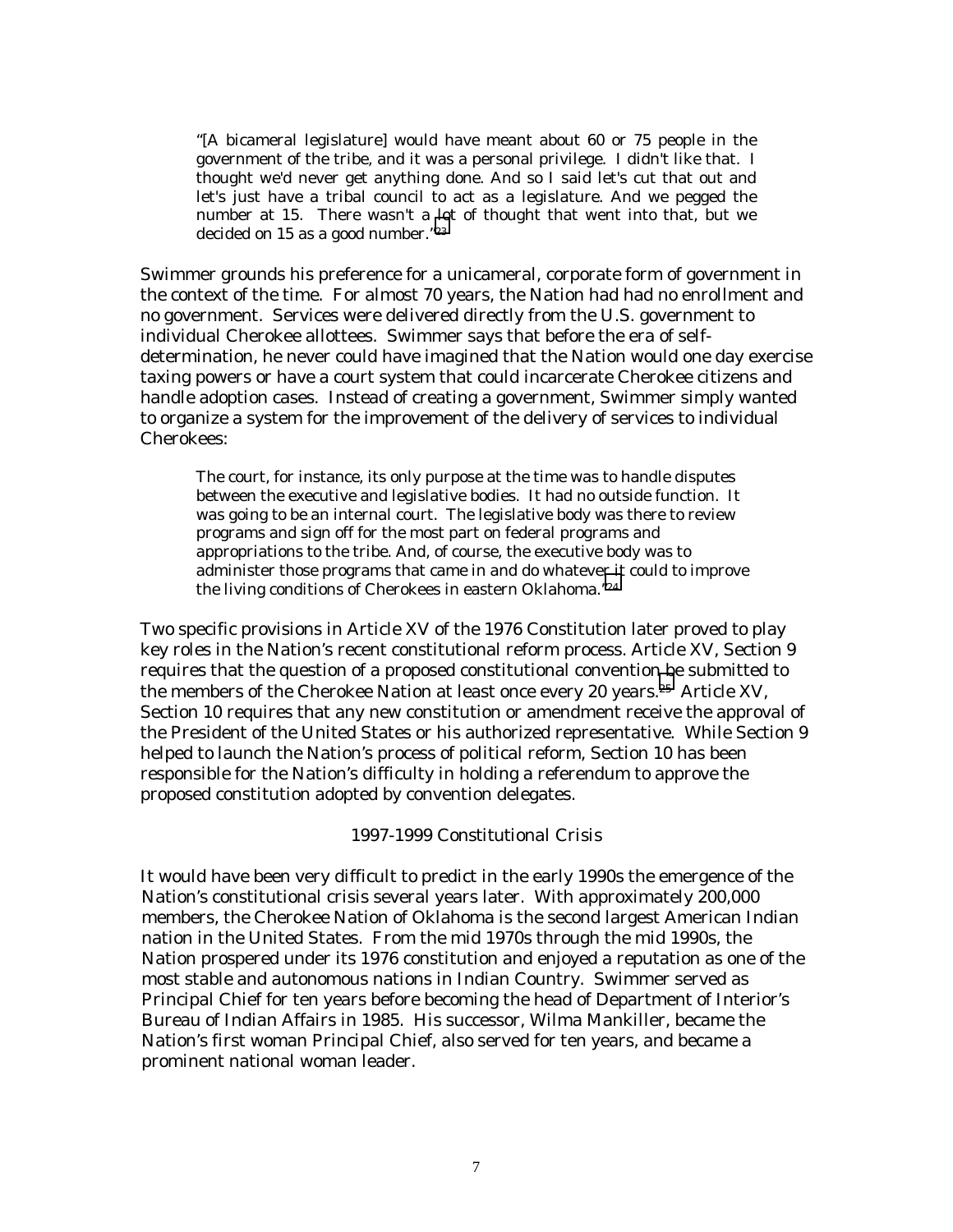The Nation's stability began to unravel in the 1995 election for Principal Chief. Mankiller's choice as her successor was disqualified by the Nation's election board and, in a runoff election, Joe Byrd was elected as Principal Chief with less than 5,000 votes. The real trouble, however, began in February of 1997, when the Nation's highest court authorized Cherokee marshals to search Byrd's offices for evidence of illegal activity. In retaliation, Byrd and half of the Council impeached all three justices, replaced the Nation's marshal ser[vic](#page-31-0)e with a private security force, and forcibly overtook the Nation's courthouse.26 The crisis became a national affair when a melee erupte[d a](#page-31-0)s the fired marshals and justices tried to retake the courthouse in August, 1997.27 With the threat of Congressional intervention hanging over them, the two sides reluctantly agreed to a settlement mediated by Interior Secretary Bruce Babbitt in the summer of 1997. [28](#page-31-0) But the truce did not last long. In the early months of 1998, Byrd moved the district court – responsible for hearing obstruction of justice charges against him – o[ut o](#page-31-0)f the tribal courthouse and into the tribal administration building near his office.<sup>29</sup> Beginning in April, 1998 six Council members boycotted scheduled Council meetings for over a year to prevent a quorum and official Council actions until the district court was moved back to the courthouse.[30](#page-31-0) 

## *II. Launching a Process of Constitutional Reform*

#### *Creation of Independent Constitution Convention Commission*

In early 1999, during the middle of the crisis that was tearing the Nation apart, a group of 79 Cherokee citizens were spending nine days at a local university trying to lay a foundation for putting it back together. How the Nation pulled together a true cross-section of Cherokee citizens to serve in a full-fledged Constitutional Convention in the middle of a political crisis is a powerful story and one that dates back several years before the crisis.

The year 1995 marked the twentieth anniversary of the Nation's present constitution. Pursuant to Article XV, Section 9, it also marked the constitutional 20 year deadline for asking the Cherokee citizenry to vote on the question of a constitution convention. In the summer of 1995, Cherokee voters at a special election overwhelmingly approved the calling of a convention.<sup>31</sup> Importantly, although the Constitution required a vote on calling a convention, it did not specify when the convention actually needed to take place. For three years, the tribal administration did not take any action to plan a Convention and the issue faded off of the political map[.32](#page-31-0) 

As the years slowly crept by, the Cherokee voters' mandate for a convention collided with the Nation's political crisis. At various points during the crisis, several individuals on both sides of the political fence began pushing the Nation's government to begin work on the convention. Charles Gourd, a member of the Byrd administration, and Troy Wayne Poteete, the Chair of the Council's Rules Committee, along with others ultimately were successful in getting the Rules Committee to begin laying the groundwork for the convention.[33](#page-31-0)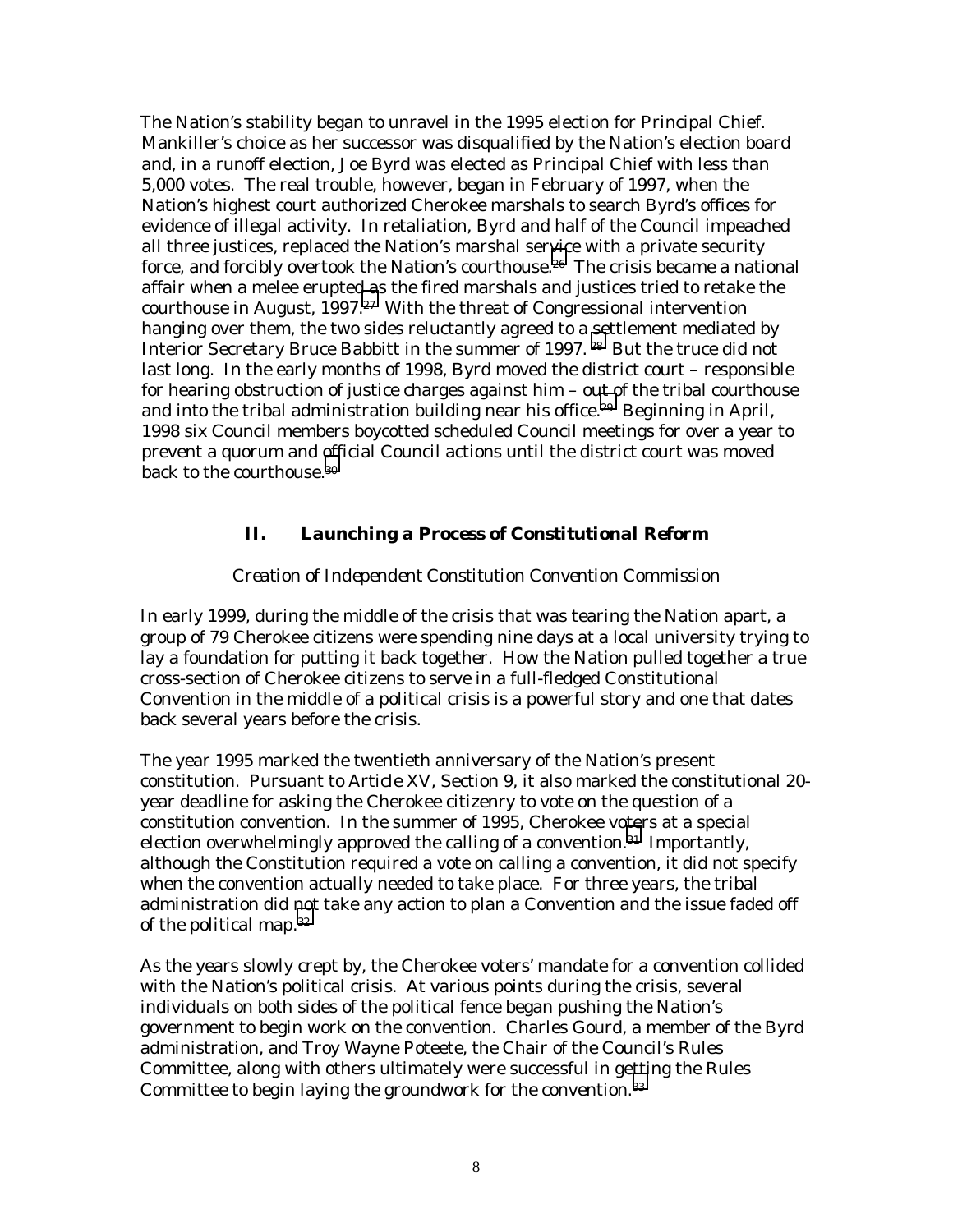Planning a convention in the middle of a constitutional crisis was no easy feat. Poteete, the point person on the Rules Committee, was most concerned about the political challenges of beginning the reform process. The difficulty lay in obtaining Council approval for launching a constitutional reform process without letting the process become subject to the same political forces associated with the crisis. Faced with the monumental nature of the task, Poteete and others reached out to a variety of outside experts before finally deciding to form a Constitution Convention Commission.

In March, 1998 each of the three branches of government appointed two representatives to serve on a newly-formed Cherokee Nation Constitution Convention Commission. The six commissioners then collectively chose a seventh member.[34 Th](#page-31-0)e selection process was modeled on that of the Nation's election commission 35 Byrd appointed two representatives from the executive branch, whose interests were countered by the judiciary's two representatives. A Council split between Byrd supporters and opponents named the remaining two representatives. By allowing for appointees from each branch of government, both the pro and anti-Byrd camps [tho](#page-31-0)ught that they could gain something from inclusion on the Commission.36 At the same time, the Commission's structure allowed it to operate without being unduly influenced and controlled by either side.

In order to reinforce the perception of political neutrality, Commission members were sworn in at Sequoyah High School, and not at the tribal administration building[.37](#page-31-0) After creating the Commission, the Council left i[t u](#page-31-0)p to the Commissioners to develop their own empowering legislation.38 Assuaging their own mutual mistrust and signaling their credibility as a body, the Commissioners decided collectively to take an oath of political neutrality, refrai[n fr](#page-31-0)om holding political office, hold open meetings and act only upon unanimity.39

Almost immediately, the Commissioners, compensated with a stipend of \$250 per month, began asserting their independence. When representatives from the Bureau of Indian Affairs tried to persuade the Commission to amend the [Co](#page-31-0)nstitution under the Oklahoma Indian Welfare Act, Commission members refused.40 The real test of the Commission's strength, however, came in the summer of 1998 when it sought Council ratification of its enabling legislation. The Commissioners not only had to call the divided Council together for a special meeting to approve the legislation (no easy task during the period of Council meeting boycotts by six of its members), but also had to break free from the Council's oversight. At first, the Council initially wanted to limit the Commission's authority to that of a recommending body.<sup>41</sup> Poteete admits he was "a little apprehensive" about an independent commission and initially asked that the Commission "go out to the public, get their feelings, report back to Council, tell us what is legislative (should be put in ordinance), what should be in the Constitution and we'll decide what to put on the ballot." By this time, however, the Commission had already an established an identity of its own. After earlier agreeing to an oath of political neutrality, the seven Commissioners responded to the Council with an ultimatum: "We stay independent or we walk".<sup>42</sup>

After what one Commission member described as a "dogfight" to preserve the Commission's independence, the Council eventually approved the Commission'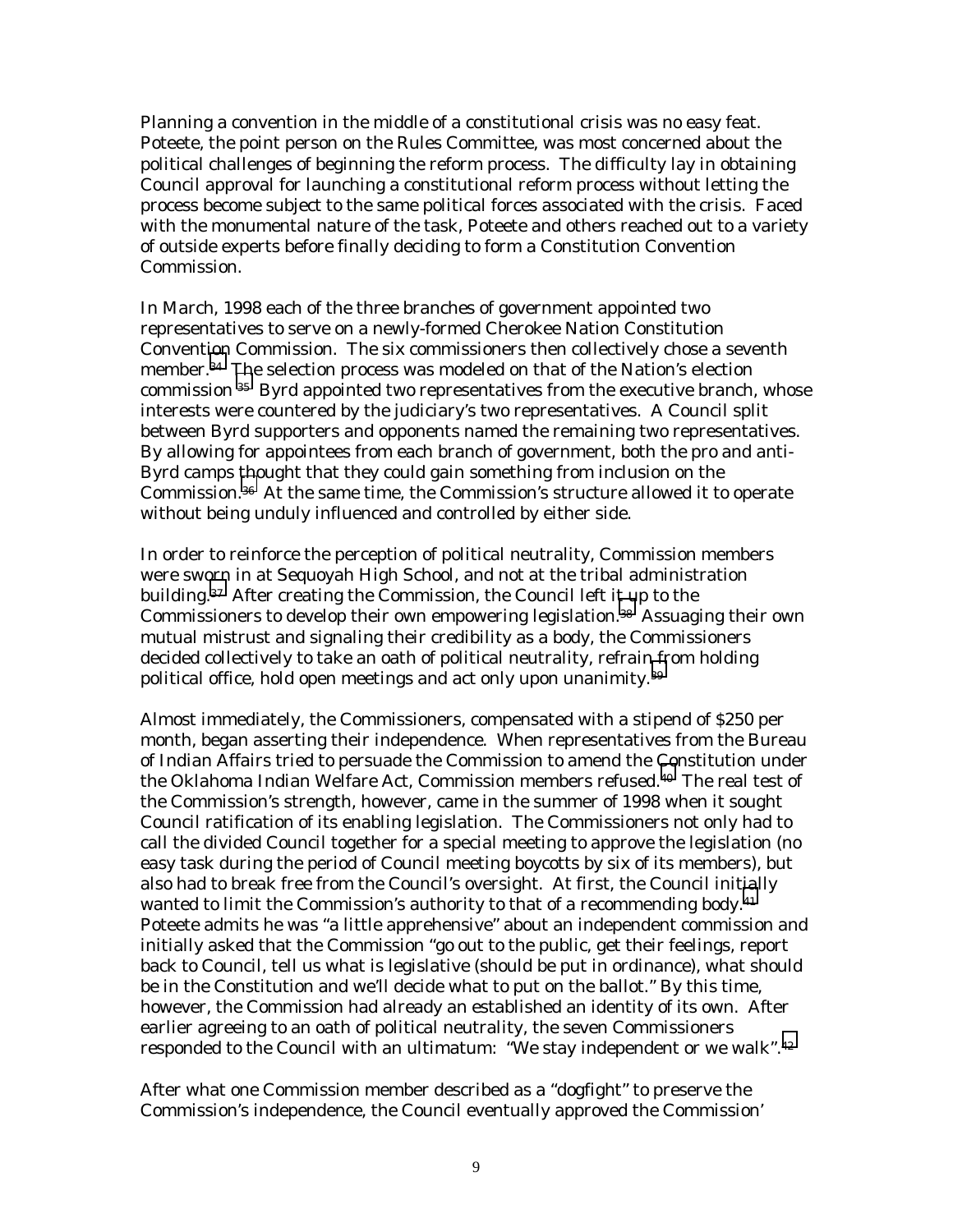enabling legislation in 1998.[43](#page-31-0) The legislation contained language confirming the Commission as "an independent commission" whose authority "shall not be subject to direction or supervision by the executive, legislative or judicial branch of the Cherokee Nation government."[44](#page-31-0) It granted the Commission "sole responsibility and explicit authority for the conduct of the Constitution Convention" and allowed the Commission to place a new constitution or set of amendments directly on the ballot for a referendum vote by the citizens of the Nation.<sup>45</sup> Importantly, the Council eventually allocated the Commission an initial budget of \$250,000 to begin its work. Cumulatively, the combination of a willful Commission, a weak Council and a perception by both political sides of potential benefits from reform contributed to securing the Commission's independence.

## *Engaging and Informing the Public*

The enabling legislation placed an overarching priority on the Commission's responsibility for educating Cherokee citizens about the initiation of the Nation's constitutional reform and achieving widespread citizen participation in the process. The Commission's first step was to foster a culture of openness, which the commissioners felt was essential due to the crisis atmosphere at the time. The Commission made this commitment concrete by publishing a schedule of all of its meetings and making them open to everyone, including non-tribal media sources.<sup>46</sup> Later, the Commission made the Convention open as well.

The heart of the Commission's outreach efforts, however, consisted of a well-planned series of public hearings, both within and outside the reservation. From September, 1998 through January, 1999 the Commission held approximately 20 public hearings, providing citizens with the opportunity to provide both written and oral testimony expressing their views on constitutional changes. A critical decision, and one that would later have a significant impact on the Convention itself, was the Commission's commitment to hold several public hearings outside of the historical boundaries of the reservation, home to approximately 40% of the Nation's citizens.[47](#page-31-0) The Commission held public hearings in several cities, including Tulsa, Dallas, Houston, Los Angeles and Sacramento..

Altogether, attendance at the public hearings ranged from two to 200 people and generated over 800 pages of testimony.<sup>48</sup> To ensure consistency, the Commission developed and published rules for the taking of testimony, required the presence of at least three commissioners at each hearing, and determined hearing locations based on voter precinct locations established by the Election Commission[.49](#page-31-0) The Commission made use of both direct mail pieces and media releases to p[ub](#page-31-0)licize awareness of the hearings and kept a permanent record of all testimony.<sup>50</sup>

The Commission supplemented its public hearings with innovative uses of the Nation's website – posting testimony from public hearings, providing status reports of the Commission's work on a periodic basis, and establishing a chat room for citizens t[o p](#page-31-0)ost additional suggestions and reactions about proposed constitutional revisions.51 The Commission later posted on the website the transcripts from the nine day Convention itself.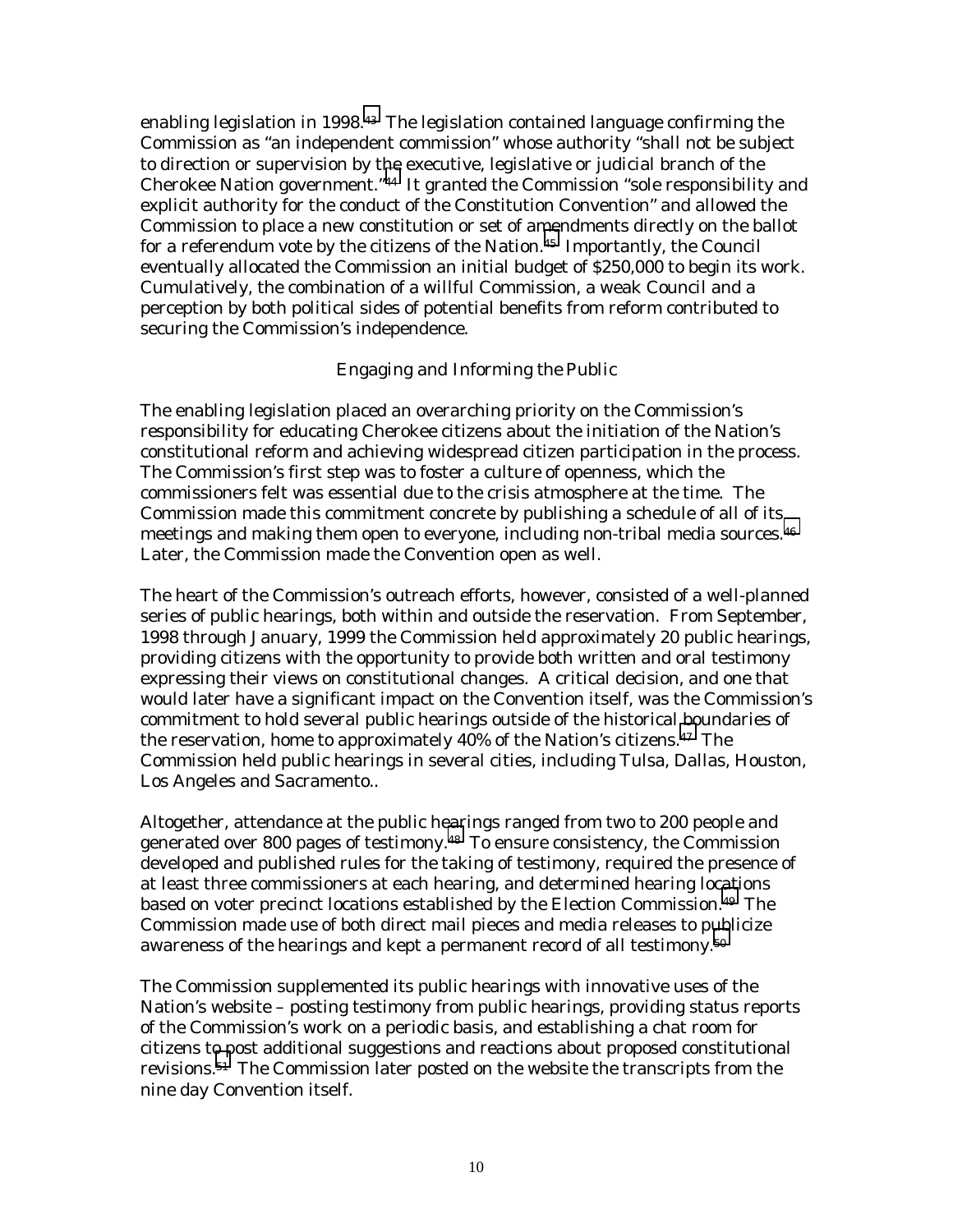The Commission made use of the testimony from the public hearings and other sources of community input to de[ve](#page-31-0)lop and disseminate an "issues list" for focusing additional debate and discussion.52 Ultimately, the Commission concluded that the public comments were too wide-ranging, diverse, and in some instances contradictory, to be translated into amendments to the Nation's current Constitution. Instead, the Commission used the "issues list" to draft a proposed new Constitution that would serve as the basis of debate at the Convention.

## *Choosing Convention Delegates*

The most difficult task faced by the Commission was determining a method for choosing delegates to the Conv[ent](#page-31-0)ion, a process that Poteete described later as "an opportunity to undo ourselves."53 A formidable challenge under any circumstance, the ongoing political crisis involving all three branches placed an even higher premium on developing a process that all sides would accept as legitimate.

The Commission decided against the traditional practice of electing Convention delegates for several reasons, including the logistical and financial difficulties of determining nominating processes, apportioning delegates by electoral districts, and holding an election. Instead, the Commission developed an original and multifaceted method for choosing the 79 Convention delegates. The first 24 delegates were composed of eight appointees from each of the three branches of government. The Commission then selected the second 24 delegates from a pool of citizens who had given testimony at public hearings. The Commission chose the third set of 24 delegates by lottery from a pool of applicants The drawing was held in an open meeting with considerable media attendance. The seven Commission members themselves filled the final remaining delegate seats.

The Commission's method ensured representation in the Convention of all political parties. Not surprisingly, executive branch delegates were pro-Byrd, judicial appointees were Byrd opponents, and legislative branch delegates – like the Council itself – were split between pro and anti-Byrd delegates. As Poteete said, we "had every faction represented."[54](#page-31-0) The delegates to the Constitutional Convention comprised a cross-section of Cherokee society, one whose members diverged by age, degrees of Cherokee blood quantum, and educational and occupational background.[55](#page-31-0)  While a few delegates were c[ur](#page-31-0)rent or former elected tribal officials, most had no previous political experience.56 Only 14 of the 79 citizen delegates were lawyers and 17 delegates resided outside of the historic boundaries of the Nation.<sup>57</sup>

#### *Overview and Ground Rules of Constitutional Convention*

On February, 26, 1999, the 79 delegates to the Cherokee Nation Constitution Convention assembled for the first day of a nine day convention at Northea[ste](#page-31-0)rn State University, just outside the Nation's capitol in Tahlequah, Oklahoma.<sup>58</sup> One delegate described the tension "between the pro and anti-Byrd administration delegates" as "so thick you could cut it with a knife" and said that there "were times… when it was just downright hard to breathe."[59](#page-31-0) Consistent with its approach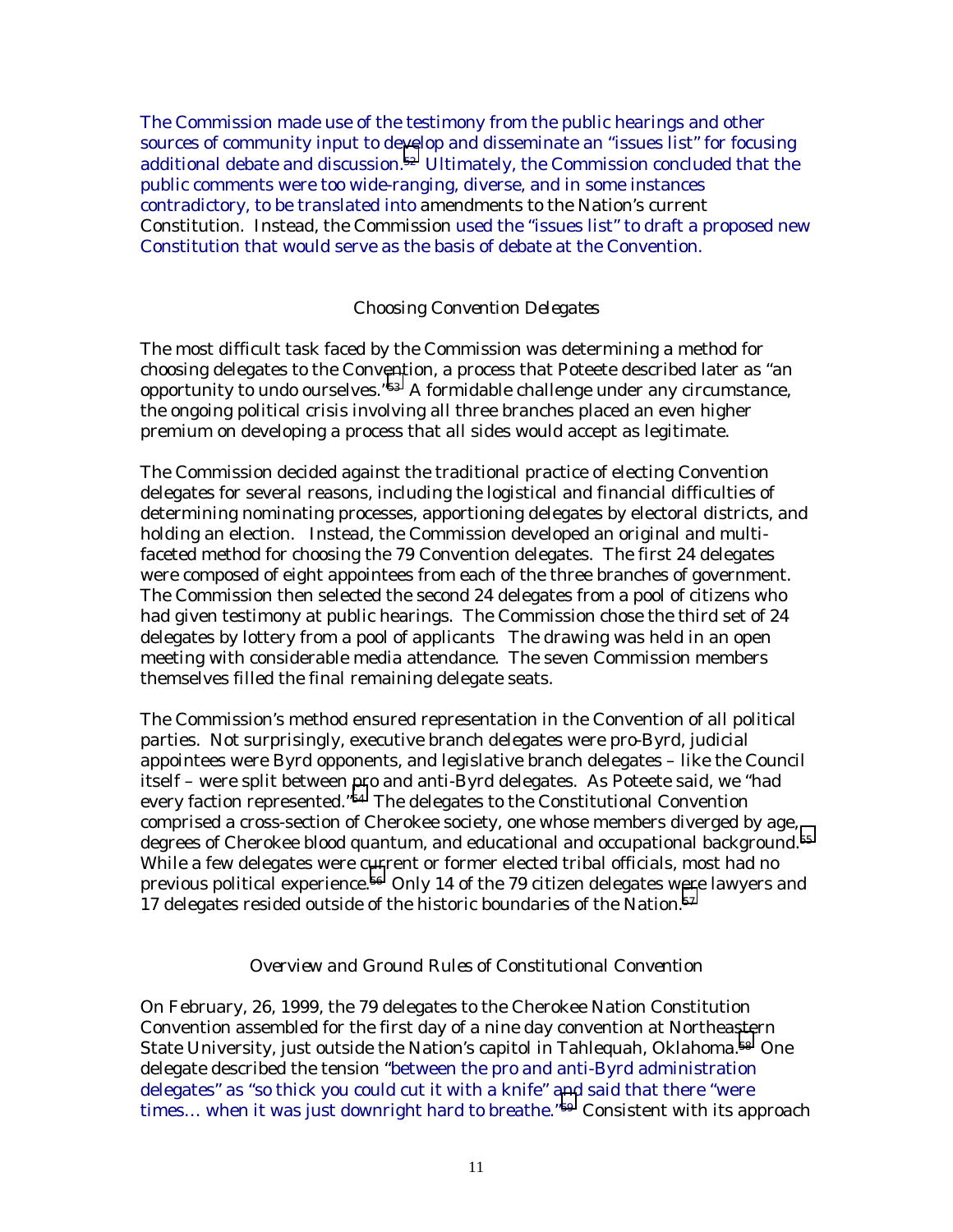throughout the reform process, the Commission opened the Convention proceedings to non-delegates, including non-tribal media sources.<sup>60</sup> In order to accommodate the views of 79 delegates in a finite amount of time, the Commission introduced Roberts' Rules of Ord[er,](#page-31-0) which the delegates voted to accept as the Convention's procedural ground rules.<sup>61</sup>

Just as the Commissioners had asserted their independence from the Council, the delegates quickly asserted their independence from the Commission. The very first motion replaced the Commission's choice for Convention Chair – seen as too closely aligned with Byrd – with Jay Hannah, another Co[mm](#page-31-0)ission member and an Oklahoma banker seen as more politically neutral.<sup>62</sup> The delegates then moved to amend the ground rules for raising and debating constitutional amendments during the Convention. Feeling that limiting debate only to the Commission's proposed constitution would undercut the Convention's autonomy and range of options, the delegation voted to allow any delegate to introduce proposed new language.

Convention delegates agreed to vote to approve or disapprove proposed amendments to the Nation's current constitution on a section by section basis. When voice votes were inconclusive, the convention utilized standing votes and roll call votes. Once the convention worked its way through the entire 1976 Constitution in this fashion, a final vote was to approve the proposed new constitution in its entirety.[63](#page-31-0) 

Finally, although never explicitly addressed, the 14 delegates who were also Cherokee lawyers were treated just like the other 65 delegates. In the vast majority of instances, the delegation suggested, discussed and debated proposed new constitutional language as a group. For certain sections with legal "terms of art", particularly sections pertaining to the powers of the judiciary, lawyer-d[ele](#page-31-0)gates took a leading role in suggesting, defining and clarifying proposed language.<sup>64</sup> In other instances, lawyers joined non-lawyers in small break-out groups to draft language that they then reported back to the Convention as a whole for further discussion and debate. On one occasion, lawyer-delegates even passed around copies of Black's Law Dictionary so that other delegates could review definitions of legal terms. At least one delegate reported that the Convention's "lawyers helped with the proper phrasing of amendments even if they didn't agree with its substance."[65](#page-31-0)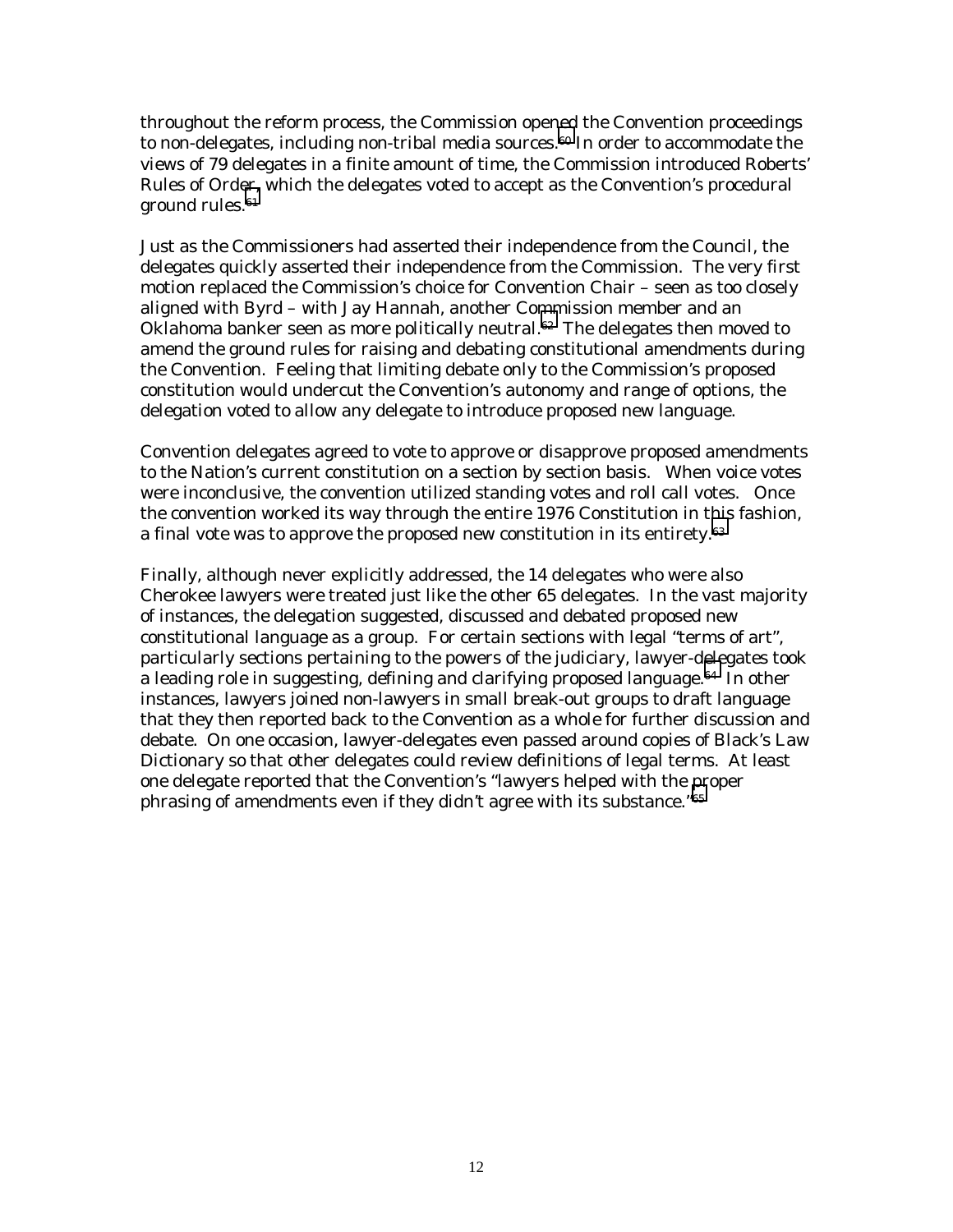## *III. Major Areas of Reform Debated at Constitution Convention*

Topics dominating discussion at the Commission's public hearings and the Convention itself fell into two broad categories. The first set consisted of concrete proposals for strengthening the accountability and effectiveness of the Nation's government. Many of these concerns were raised in direct response to the Nation's crisis. During the Commission's public hearings, citizens called for procedures allowing for the recall of elected officials, the holding of mandatory community meetings by Council members in their respective districts, open financial records of the Nation's government, publication of the Nation's laws, the creation of an independent election commission, and better publicized notices of open Council meetings.

Many of these concerns subsequently were addressed at the Convention, with delegates voting to create a permanent record of the Nation's laws, remove language requiring their approval by the Bureau of Indian Affairs, stagger terms and implement term limits for Council members, create an independent election commission, and remove the Deputy Principal Chief from service as President of the Council.

A second set of reform proposals stemmed from the growing disconnect between the constitution's corporate model of government and the Nation's phenomenal growth in population, diversity and assumption of governmental responsibilities over the past three decades. Between 1970 and 1999, the Nation's population had grown from 40,000 to over 200,000. The government had contracted or compacted with the U.S. Government in a host of different areas, including housing, health, economic development, elderly programs, education, and environmental management. As a result, the Nation's budget had ballooned from \$10,000 to \$192 million. This change in the size of the Nation's government matched an equally dramatic change in the Nation's demographics. The absence of a blood quantum requirement in the constitution and the passing of a generation had combined to lower the average blood quantum of the Nation's citizenry by the time of the Convention. The Nation's citizens, once concentrated in Oklahoma, were increasingly living in places as farflung as Texas and California.

In the minds of many citizens, Swimmer's 1976 constitution simply could not keep up with the Nation's increased governmental responsibilities and the competing demands of a larger and more diverse citizenry – one whose interests diverged by residency, blood quantum and culture. These pressures manifested themselves in debates over a return to a bicameral form of government, a stronger and more independent judiciary, political representation for Cherokee citizens living offreservation, and minimum blood quantum requirements for candidates for Principal Chief exemplify. The following sections briefly summarize the Convention debates of these four topics. To varying extents, they reflect similar discussions engaged in by other tribal nations. They also serve as important bridges to larger questions of American Indian citizenship, governance, and nationhood. Collectively, they demonstrate how the difficult task of reforming entrenched governmental institutions can be achieved.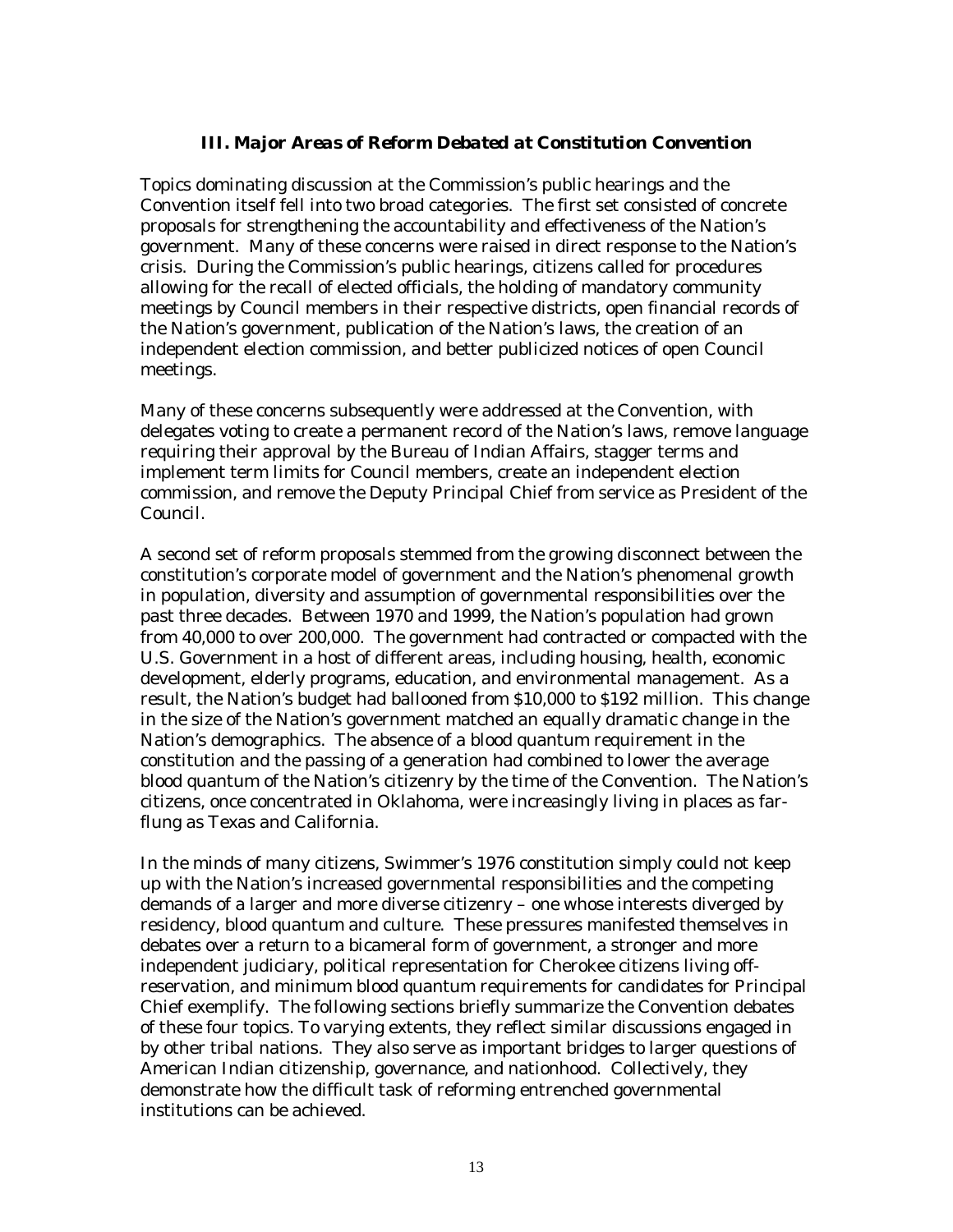## *Bicameralism*

One of the first major convention debates involved whether Nation should return to the bicameral form of government of the Nation's 1827 and 1839 constitutions. Across Indian Country, the overwhelming majority of tribal governments concentrate legislative power in unicameral tribal councils. During the nineteenth century, the U.S. Government – frustrated at tribes' slow, consensus-oriented method of political decision-making -- began pressuring tribes to form small tribal bodies capable of quickly approving treaties and agreements. The trend became entrenched with the adoption by almost 100 tribes of generic constitutions developed under the 1934 Indian Reorganization Act. IRA constitutions generally follow a similar format, including the vesting of legislative power in unicameral tribal councils that often consist of less than 15 members.

Tribal councils were never intended to reflect and balance socio-cultural groupings within tribes, such as family allegiances, clans or bands. Nor were they intended to allow for the efficient operation of sovereign tribal governments. Like Swimmer's 1976 Constitution, the motivation for unicameral councils was to facilitate the receipt and disbursement of federal funds through a corporate structure. Underscoring the point, may IRA constitutions include "bylaws" naming and describing the duties of individual members of the Council as President, Secretary, and Treasurer. Relative to other branches of government, most tribal councils have vast and relatively unchecked powers.

The limitations of tribal councils have been exacerbated as tribal nations have grown and diversified. Noting the need for more responsive, capable and culturallygrounded institutions, Indian scholar Duane Champagne has underlined the ability of bicameral legislatures to both enhance government stabili[ty a](#page-31-0)nd give formal political recognition to socio-political groupings within tribes.<sup>66</sup>

On the second day of the convention, John Keen introduced a motion for the Convention to consider a return to bicameralism. Keen argued that the Nation's current unicameral form of government had allowed nine persons – the Principal Chief and eight Council members – to control the Nation's entire government and only six boycotting Councilors to bring the Nation's government to a halt. Keen's motion called for a lower house (tribal council) apportioned by district population and an upper house (senate) apportioned by one delegate per district. The move to two houses of government would increase the total number of legislators from 15 to 33 and reduce the ratio of legislators to citizens from 1:12,000 to 1:5,500[.67](#page-31-0) 

Quoting James Madison's *Federalist No. 51*, Keen argued that a bicameral legislature's dual legislative track structure and form of election as well as its increased size would prevent a small bloc of united Council members from controlling the levers of the Nation's government. A supporter of the motion said the lower house could address local concerns while the upper house would provide a "balance" and "stability" by ensuring that the legislature did not get bogged down in debates over local issues. Another argument raised in favor of Keen's bicameral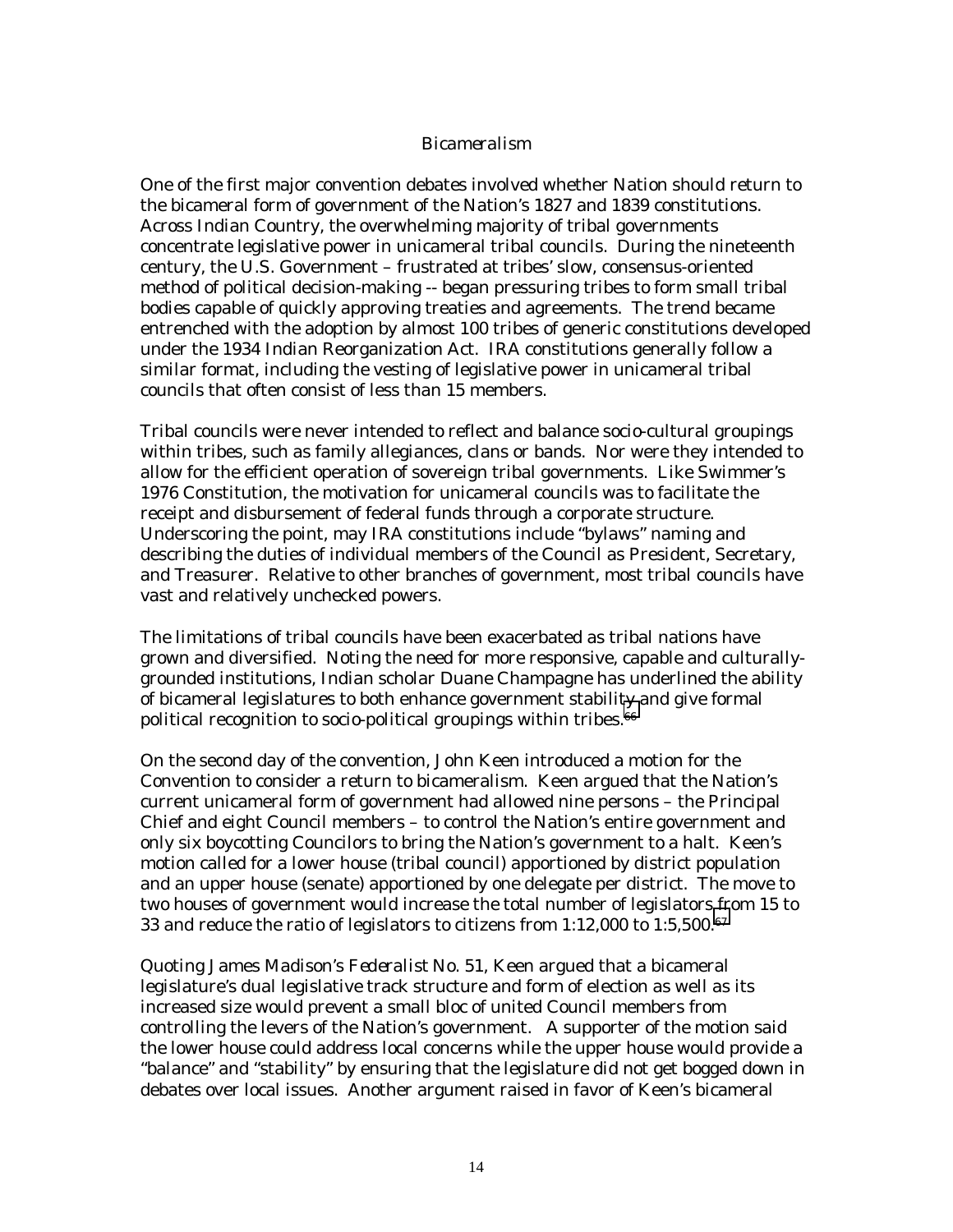proposal was its consistency with the Nation's bicameral system of government in the 1827 and 1839 constitutions.

In response, several delegates proffered a series of counter-arguments against the adoption of a bicameral legislature. Some feared that two houses of government would double the potential for stonewalling and make it more difficult for the Nation to reach consensus. Another delegate argued that, unlike the Founding Fathers of the U.S. Government, who wanted to develop a mechanism for distributing power among states of unequal population, the Nation did not have a problem with regard to unequal power among its districts. Several members of the Convention Commission reported that bicameralism had been raised during public hearings but felt that such a change would present too many practical difficulties.<sup>68</sup> Commission members said they were "stymied" in their attempt to figure out a way t[o i](#page-31-0)mplement a bicameral legislature without affecting other constitutional provisions.69 The Nation's Chief Justice quickly and forcefully denounced the Commission's concerns, describing it as "mindboggling" that the leaders at the Convention couldn't figure out how to form a bicameral legislature[.70](#page-31-0) 

Surprisingly, the argument that appeared to seal victory for opponents of a bicameral legislature was the simple one of cost. Numerous delegates felt that the Nation's \$150 million annual budget should be spent on delivering services to Cherokee citizens rather than creating a bigger government. Although several delegates said the issue was important enough to justify a fuller examination of structure, powers, and cost, the delegation ultimately voted down the proposal.

#### *Judiciary*

Much focus at the Convention was spent on restructuring the Nation's judiciary. The provisions in the 1976 constitution concerning the judiciary had not kept up with the spectrum of civil jurisdiction powers available to Indian nations under federal law. The corporate model of the constitution vested the Nation's threemember Judicial Appeal Tribunal with powers only "to hear and resolve any disagreements arising under any provisions of this Constitution or any enactment of the Council." In addition to strengthening its powers, the delegates were concerned about the Judiciary's independence. Great concern was placed on preventing a reoccurrence of the impeachments, standoffs, lockouts, dual court systems and other problems between the judiciary and the other two branches that had taken place during the crisis.

To strengthen the powers of the Judiciary, the delegates agreed to a two tiered court system consisting of a Supreme Court (formerly the Judicial Appeals Tribunal) and such lower district courts as the Council shall from time to time establish. The proposed constitution vests the Nation's district courts with original jurisdiction to hear and resolve disputes arising u[nd](#page-31-0)er the laws or constitution of the Nation, whether criminal or civil in nature.<sup>71</sup> It vests the Supreme Court with powers of original jurisdiction over all cases involving the Nation or its officials named as a defendant and with exclusive appellate jurisdiction over all district court cases.[72](#page-31-0) To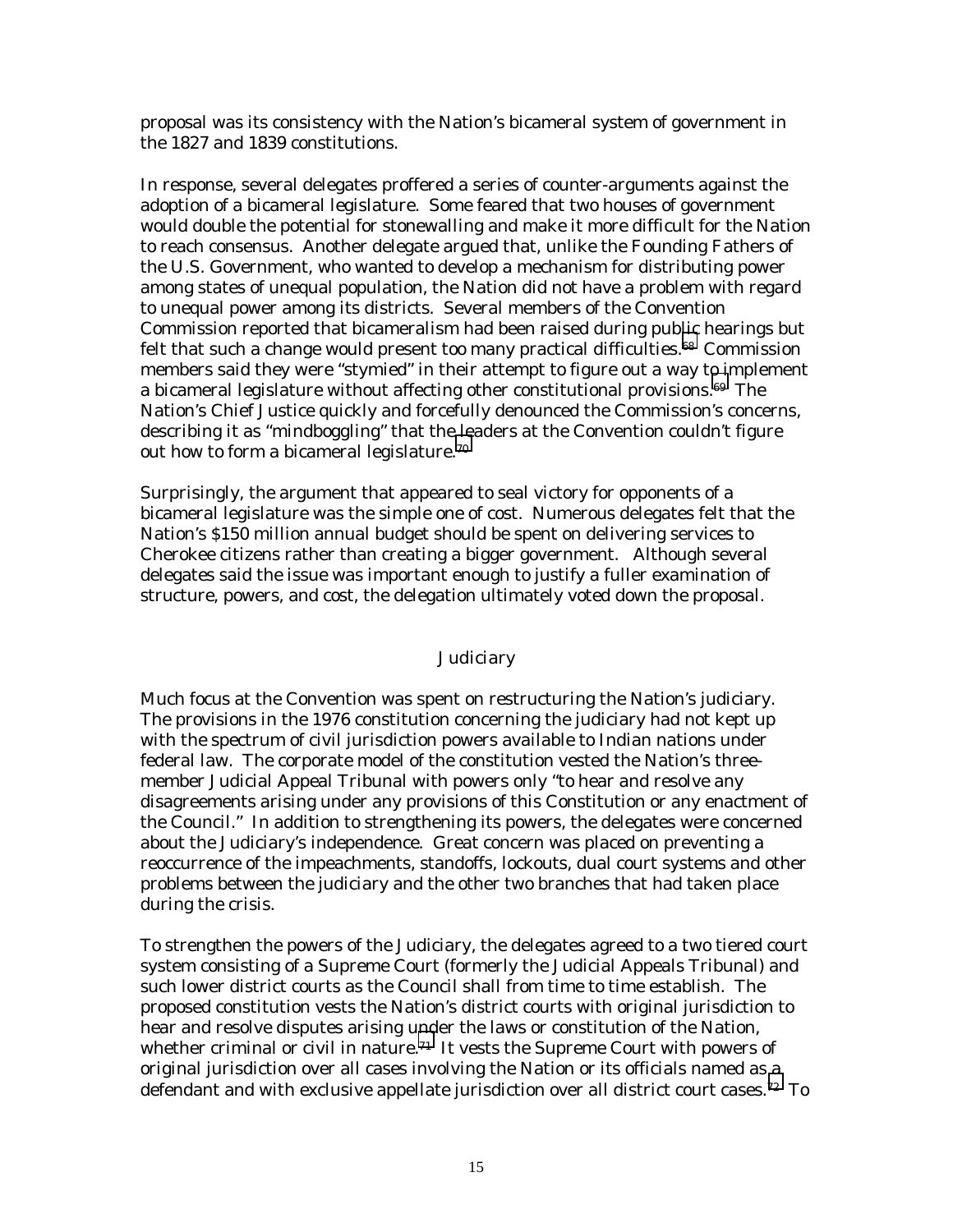improve the scope and depth of decision-making of the Supreme Court, the proposed constitution raises the number of justices from three to five.[73](#page-31-0)

The delegates also took a series of steps to strengthen the judiciary's independence while providing checks on the exercise of its powers. To protect the Judiciary's independence from various interest groups, delegates voted to have judges and justices appointed by the Principal Chief rather than elected. Under the proposed constitution, the judge and justices also serve longer terms (10 years for Supreme Court justices) and cannot have their salaries diminished during their terms[.74](#page-31-0) In a measure to prevent court-stacking, the proposed constitution staggers the terms of the judges and justices so that they do not overlap with the terms of the Principal Chief more than twice in any five year period.

At the same time, the proposed constitution contains several checks. First, it keeps judges and justices subject to removal by the Council for specified causes. The most innovative check, however, is the proposed constitution's Court on the Judiciary. After suffering through the recent impeachment of the entire judiciary by the Principal Chief and Council, the delegates wanted to preserve the judiciary's integrity without allowing it to police itself entirely. Similar to the disciplinekeeping role of European-style Constitutional Courts, the Court on the Judiciary is a seven-member panel vested with powers of suspension, sanction, discipline and recommendation of removal of judges and justices.<sup>75</sup> Borrowed from a similar body in the Oklahoma Constitution, the Court is composed of two appointees from each of the Nation's three branches of government, who collectively appoint a seventh. One of the two appointees of each branch must be a member of the Cherokee Nation Bar Association and the other a non-lawyer.[76](#page-31-0) 

# *Representation on Tribal Council for Off-Reservation Residents*

Mandatory federal relocation programs, forced removals, a lack of well-paying jobs on many reservation lands, and routine migration has left many American Indian nations with high numbers of its citizens living outside of historical reservation boundaries. The situation is especially pronounced for American Indian nations lacking well-paying reservation-based jobs for all of their citizens. With approximately 40% of its 200,000 citizens living off-reservation, the Cherokee Nation is at the forefront of this trend of dispersed Indian citizenry.

The Nation's current 1976 Constitution does not provide for specific representation on its Tribal Council for off-reservation residents. Instead, off-reservation residents select a district or precinct within the Nation's historical boundaries for purposes of registration and voting. Off-reservation residents have claimed that this has led many candidates to solicit their votes before elections and ignore them afterwards[.77](#page-31-0) 

Gaining representation on the Council proved to be the foremost priority of the 14 Convention delegates residing off-reservation. Julia Coates Foster, a Cherokee citizen living in New Mexico, organized a meeting of all 14 off-reservation delegates on the night before the Convention's first day to develop a strategy for gaining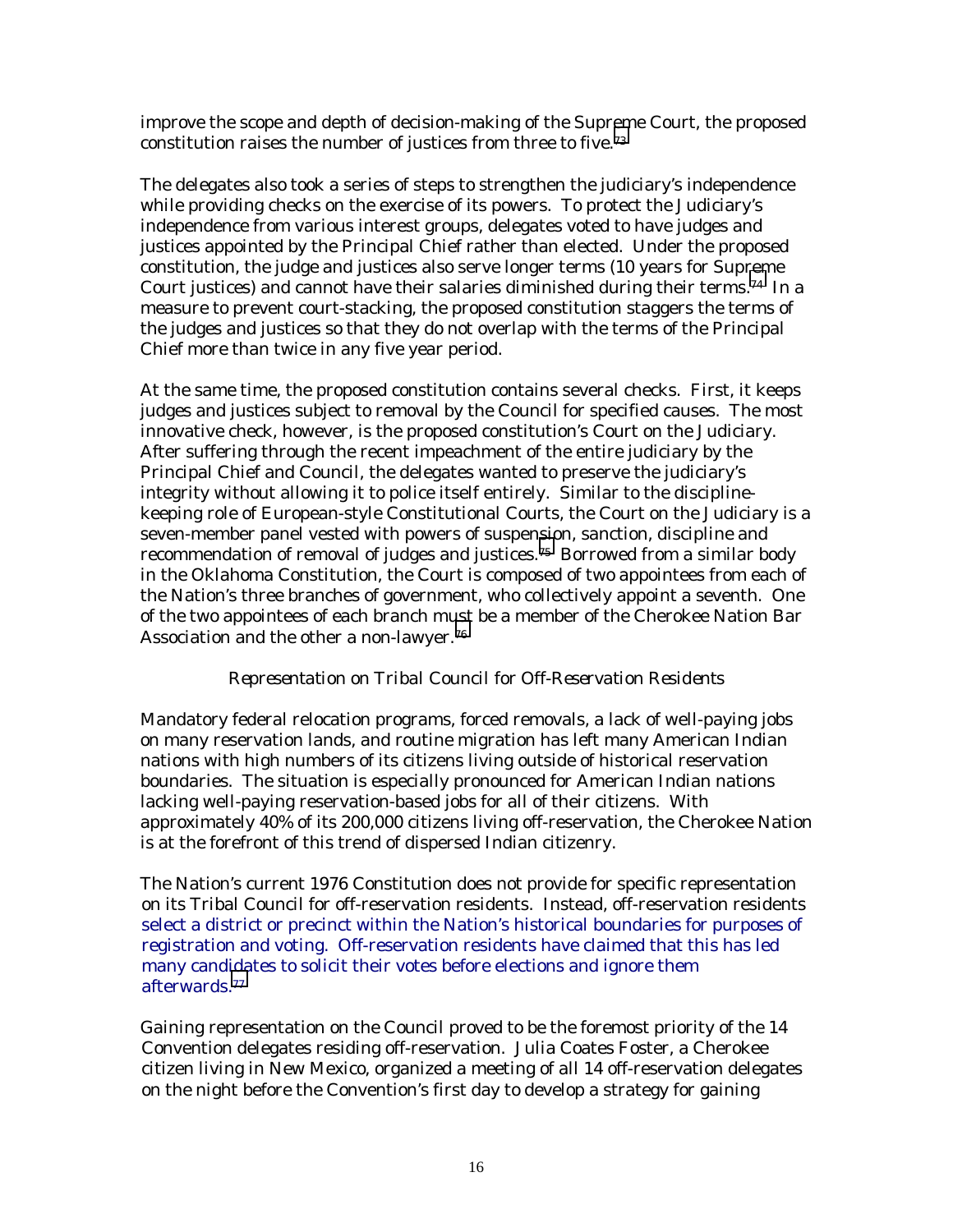representation. An initial step in the strategy was to become "better able to identify those delegates who were players on both sides of the crisis troubles.["78](#page-31-0) 

On the Convention's second day, Foster introduced a motion requesting representation for off-reservation residents. Foster's motion called for 20% of Council seats to be reserved for representation of the Nation's off-reservation residents. If off-reservation were included as delegates to the Convention, she asked, why shouldn't they have a seat at the legislative table? Foster argued that representation would provide off-reservation residents with the information necessary to advocate for Cherokee issues against outside public and private interests. She also pointed to the need for stronger bonds among Cherokee's diverse citizenry. "Our land base is minimal but in some sense our Nation exists from coast to coast and border to border bec[aus](#page-31-0)e our Nation exists in our people, our citizens and our citizens are everywhere."79

Opposition by delegates residing within the reservation's boundaries was swift. Delegate David Cornsilk reminded delegates that off-reservation citizens were not subject to the laws of Nation.<sup>80</sup> Contrasting Foster's view of the Nation being made up of its citizens, wherever they were, Cornsilk countered that the "Cherokee Nation is a real place, that it is here. That it is within the exterior boundaries of the Cherokee Nation as described in the treaties, and that the focus of the people who live o[uts](#page-31-0)ide the Cherokee Nation should be to strengthen the Nation, the place here."<sup>81</sup> Other delegates argued that the Nation's current system of having offreservation residents choose a district within which to register and vote was sufficient. Couldn't a group of off-reservation residents simply form an organization and agree to register in the same district as a bloc?<sup>82</sup>

The tide turned when a well-respected current Council member, Barbara Starr-Scott, unexpectedly stood up in support off-reservation representation with the simple declaration that "when everybody represents you, nobody represents you."83 The motion then became renamed the Starr-Scott proposal.<sup>84</sup> Eventually, the two sides reached a compromise calling for the Council to be expanded from 15 to 17 members, with the additional two at-large seats reserved for representing offreservation residents.

#### *Blood Quantum Requirements for Candidates for Principal Chief*

At the end of the nineteenth century, the U.S. Government terminated its official recognition of the Nation's government. To transfer land out of the Nation's ownership, the U.S. Government created the Dawes Commission to create a list of individual Cherokees eligible to receive individual land allotments. Under the Nation's current constitution, citizenship is granted to any descendant by blood of a Cherokee originally listed on the Dawes Commission Rolls. By 1999, the descendancy test, along with time and intermarriage, had allowed the Nation to grow to almost 200,000 citizens. These same forces had also worked to greatly lower the Indian blood quantum of the Nation. At the time of the Convention, approximately 90% of the Nation was 1/4 Indian bloo[d o](#page-31-0)r less, with the most common degree of blood quantum being 1/16 or 1/32. 85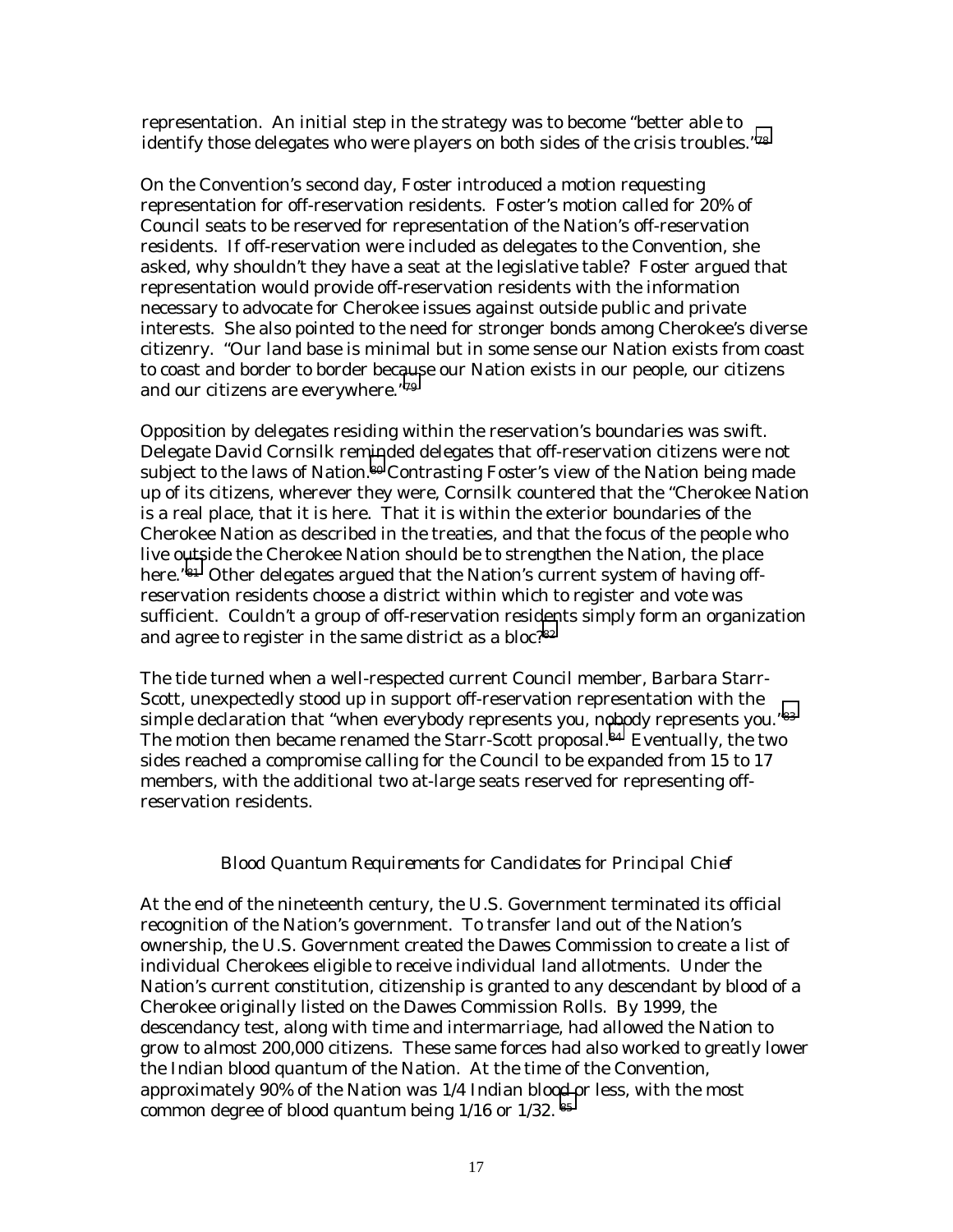The tension between full-blooded and lower-blooded Cherokees manifested itself on the Convention's fifth and sixth day, when delegates introduced motions to establish a minimum blood quantum requirement for candidates for Principal Chief. The first motion was for candidates to be citizens by 1/16 of greater blood quantum and be bilingual in Cherokee and English. The motion was immediately and strongly opposed by several delegates. One, referring to the low blood quanta of the Nation's citizenry argued:

"If we put this kind of limitation on ourselves, we are simply saying that we don't trust ourselves to lead our own Nation. We're trying to say that that the people, our own children, our own grandchildren, at some point are not capable of leading this Nation s[im](#page-31-0)ply because they have some federally imposed degree of Indian blood"86

A second delegate opposed the motion with a warning for the future:

"We're saying that we're going to put a time and date on the existence of the Cherokee Nation. If we put a grade of Indian blood on it… we're saying that in a hundred years or two hundred years, that we will cease to exist as a people, at least with a leader.["87](#page-31-0) 

The motion was quickly voted down.<sup>88</sup> The next day, however, the issue was raised again, this time through a motion presented on behalf [of](#page-31-0) a bloc of non-delegates calling for a  $\frac{1}{4}$  blood quantum for candidates for Chief.<sup>89</sup> The sponsor based the motion on the "pride of not one day seeing a blond-haired, blue-eyed Chief representing me."[90](#page-31-0) Supporters of the motion associated low blood quantum Cherokees with dominating the Convention by talking in fast "legalese" that they couldn't understand.[91](#page-31-0) One grounded his desire for a bl[ood](#page-31-0) quantum requirement as a way to maintain "integrity of the Cherokee Nation."92 Another felt that a blood quantum requirement for Chief would serve as an important symbol for Cherokee children: "… I would like for our Cherokee children, our dark-skinned Cherokee children to able to look at their Chief and see someone like them. I think that's essential for their self-esteem."[93](#page-31-0) 

In opposition, delegates argued along several lines: the blood quantum requirement could not [sta](#page-31-0)nd up against the test of time and the Nation's ever decreasing native bloodlines;94 citizens' opportunities to run for office should not be limited by their blood; those favoring higher blood quantum could express their desire for such a candidate at the ballot box;<sup>95</sup> blood quantum is a non-traditional value introduced by the federal gov[er](#page-31-0)nment and not an appropriate criterion for determining the Nation's Chief;<sup>96</sup> the Dawes Commission made mistakes in its origin[al](#page-31-0) blood quantum determinations, therefore making it inherently inaccurate, <sup>97</sup> and blood quantum is not a perfect match for "Indianness".[98](#page-31-0) A final argument [wa](#page-31-0)s that such a change would never be approved by Cherokee voters at a referendum.<sup>99</sup>

In the end, the delegates voted to reject a minimum blood quantum requirement for candidates for Principal Chief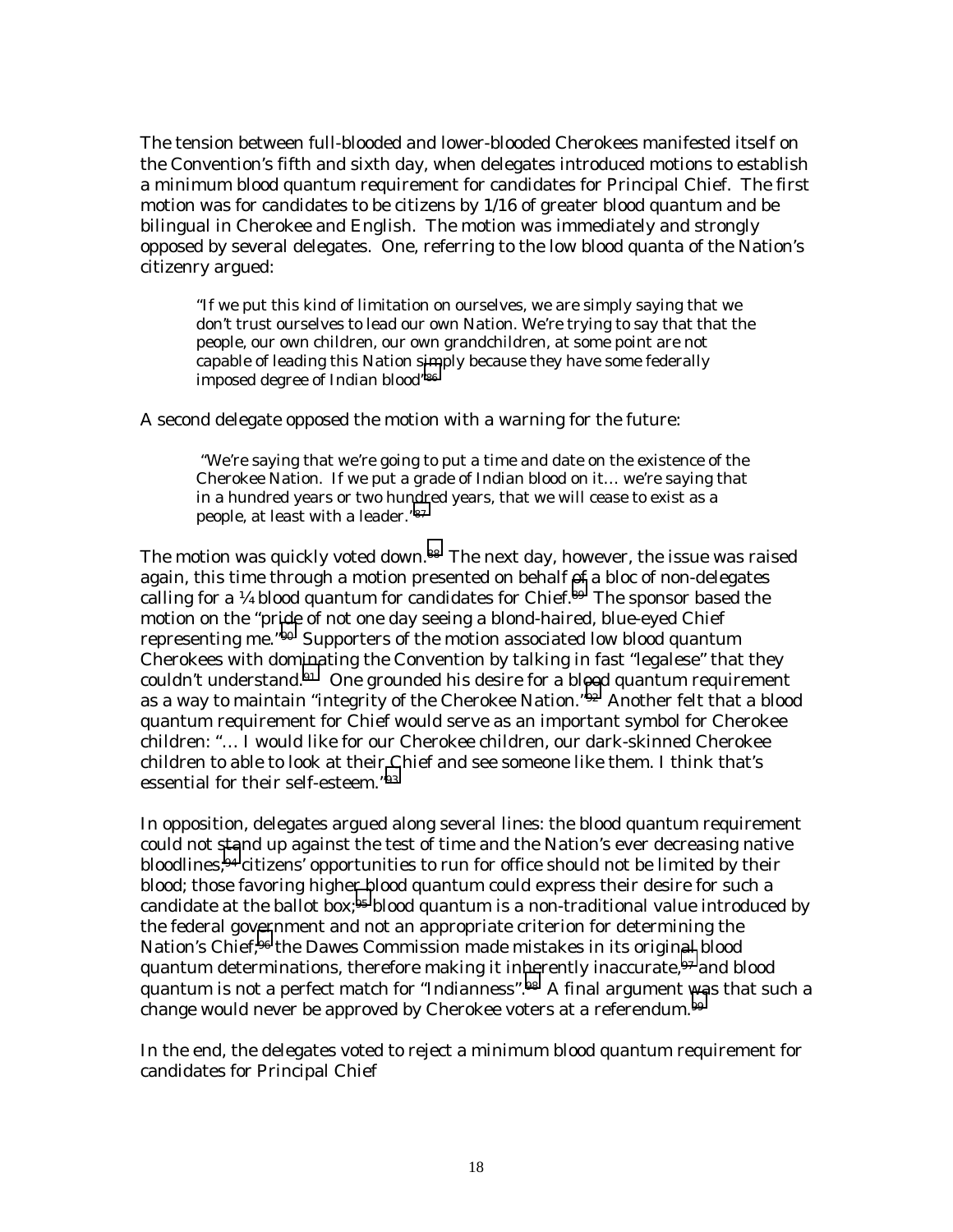# *IV. Prospects for Ratification*

Overall, reform leaders on both sides of the aisle affirm the legitimacy of the Nation's constitutional revision process, and especially praise the role of the Commission. Even Swimmer, the primary author of the current constitution, agrees that "the constitution convent[ion](#page-31-0) and the product they developed seems to be pretty well accepted by most people."100

At the same time, several high-ranking officials lawyers in the Nation's current administration feel that the proposed constitution contains "too much legislation."[101](#page-31-0) Citing the document's mandate of attendance at Council meetings and the "unwieldy" language concerning representation for off-reservation residents, they express concern that the pr[opos](#page-31-0)ed constitution's specificity will work to constrain effective government action.<sup>102</sup> These arguments are usually wrapped up in a larger preference for limited, framework-based constitutions that serve primarily to outline institutional arrangements[.103](#page-31-0) 

Other delegates defend the proposed constitution's "legislation" as necessary. Foster feels "there was much legislation in the document because it was written during a crisis. The more words, the hotter the issue.["104](#page-31-0) Indeed, transcripts from the convention reveal a frustration with the Nation's minimalist, framework-oriented constitution. Simply charging the Council to implement legislation, some delegates argued, is not sufficient when the Council has not acted in the past.[105](#page-31-0)

In addition to debates over constitutional "legislation", a second concern revolves around the decision of the Commission and Convention delegates to replace the current constitution in a wholesale manner, rather than by a series of amendments. David Mullen, general counsel for the Nation, worries that the Commission's introduction of a replacement constitution presents a "big target" for opposition, where individual oppositio[n to](#page-31-0) a single proposed provision can lead to a vote against the constitution as a whole.106 Others, including a present Supreme Court Justice, fear that the wholesale replacement of the Nation's current constitution will lead to the loss of the precedential value of the Nation's entire body of case law.

The Commission defends its decision as necessary, arguing that the shear amount of recommended changes brought forth by Cherokee citizens during the public hearings and comment period precluded revising the current constitution by amendment. Citing the Nation's need for the significant amount of changes in the proposed constitution, Hannah expresses concern about individuals wanting to "throw the baby out with the bathwash".

So far, the biggest threat to the Nation's proposed constitution has not been its reception by the Cherokee citizenry but rather by the U.S Department of Interior's Bureau of Indian Affairs. Because the Cherokee Nation did not organize its government pursuant to the Indian Reorganization Act, it is not required by U.S. law to obtain BIA approval for new or amended constitutions. However, the Nation chose in Article 15, Section 10 of its 1976 Constitution to include language requiring that any amendment or new constitution be approved by the "President of the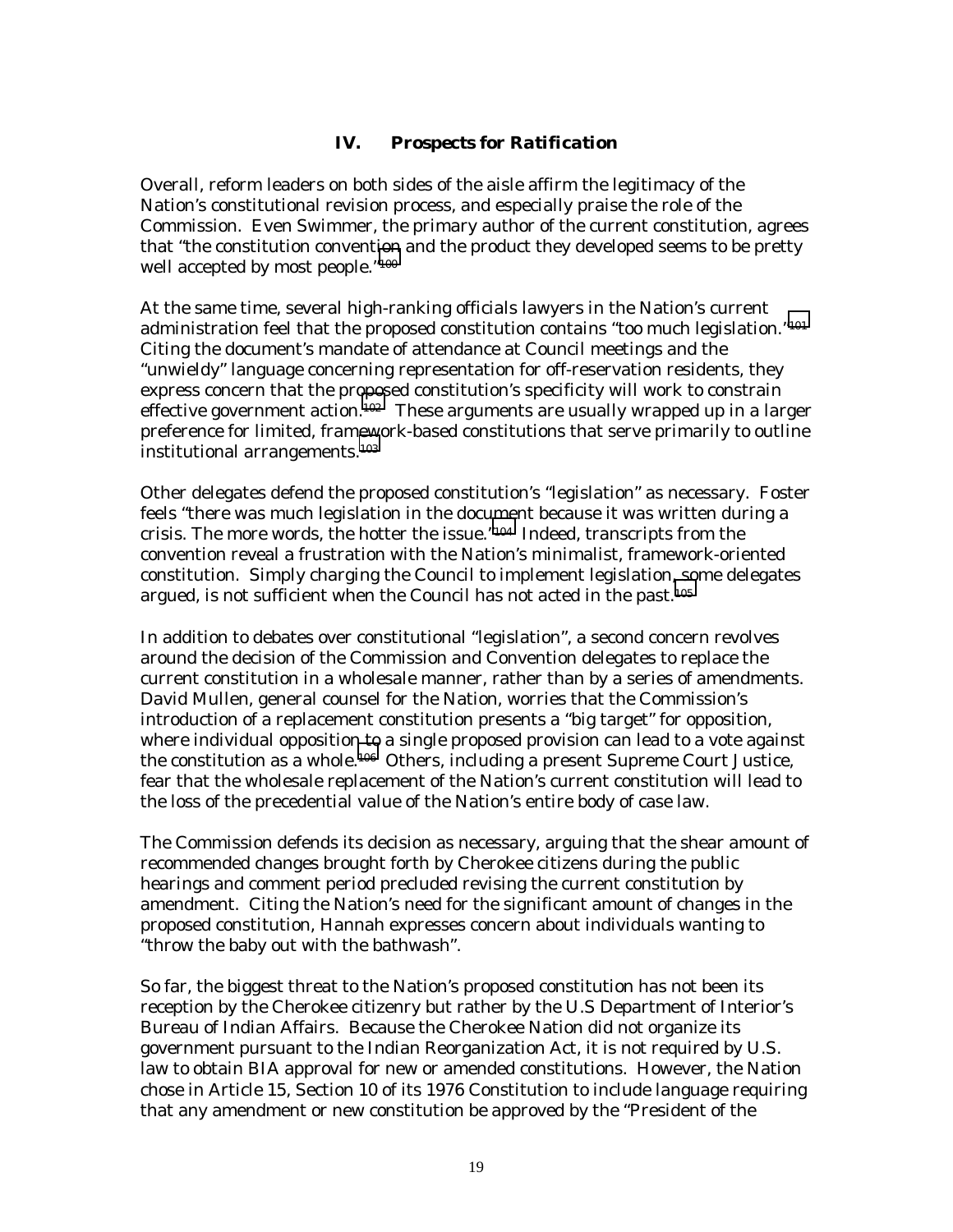United States or his authorized representative." Swimmer said he included the language as a defensive measure to ensure the recognition of the Nation's 1976 constitution by the U.S. Government:

"We were trying to adopt a constitution in place of the 1906 Act (terminating the Nation) and we felt that if we didn't have the federal imprimatur on this constitution that the BIA could come back and say well you're violating the 06 Act. You're constitution doesn't mean anything. By getting the signature of the Secretary of Interior on our constitution, it meant to us that we would have to recognize this as the governing document of our tribe"

Because of the approval language in the Nation's current constitution, the Commission sought BIA approval of the proposed constitution adopted by delegates to the Convention. After not hearing from the Bureau for several months, the Commission began to lob[by t](#page-31-0)he Bureau with calls and letters from September through December, 1999.<sup>107</sup> After nine months of review by two separate field offices, the Solicitor's office, and several internal levels in the Bureau's Washington central office, the Bureau finally decided on December 14, 1999 not to approve the Convention's proposed constitution.[108](#page-31-0) In a lengthy disapproval letter to the Nation, the Bureau delivered a series of mandated and recommended changes to specific articles of the proposed constitution.

On February 26, 2000, the Nation's Tribal Council responded to the Bureau's decision by proposing a single amendment to the 1976 Constitution striking the requirement to obtain U.S Government approval.[109](#page-31-0) This amendment would render moot the Nation's "self-imposed constitutional [approval] requirement" and would allow for the revised constitution to be placed immediately before the Cherokee people for ratification.

Since February 26, 2000, the Nation has sought approval from the Bureau of this single amendment. To date, the Nation has been unsuccessful in its efforts. Due to the Nation's struggles with the Bureau, more than two years have passed since the last day of the Convention and the Nation's citizens have not yet voted on its proposed constitution. Ironically, Swimmer, who inserted the approval clause in the constitution 26 years ago, has joined others in calling for the Nation to proceed with its special election on the proposed constitution:

There's no reason for the [the Bureau] to have to approve any provision. If there's a provision in the constitution that violates the ICRA [Indian Civil Rights Act] or that violates any provision of federal law then it's not going to be effective. The tribe can't do that. But it's not up to the Bureau to tell us what their opinion is of it. It's going to be up to the courts. Somebody will bring it up and challenge t[he](#page-31-0) constitution's authority in that particular area if that's what the issue is."110

For its part, the Commission has decided not to spend \$350,000 on a special election on the proposed constitution only to be told subsequently by the U.S. Government that it is null and void. At least one member of the Commission has expressed concern that governing under a constitution not recognized by the U.S. Government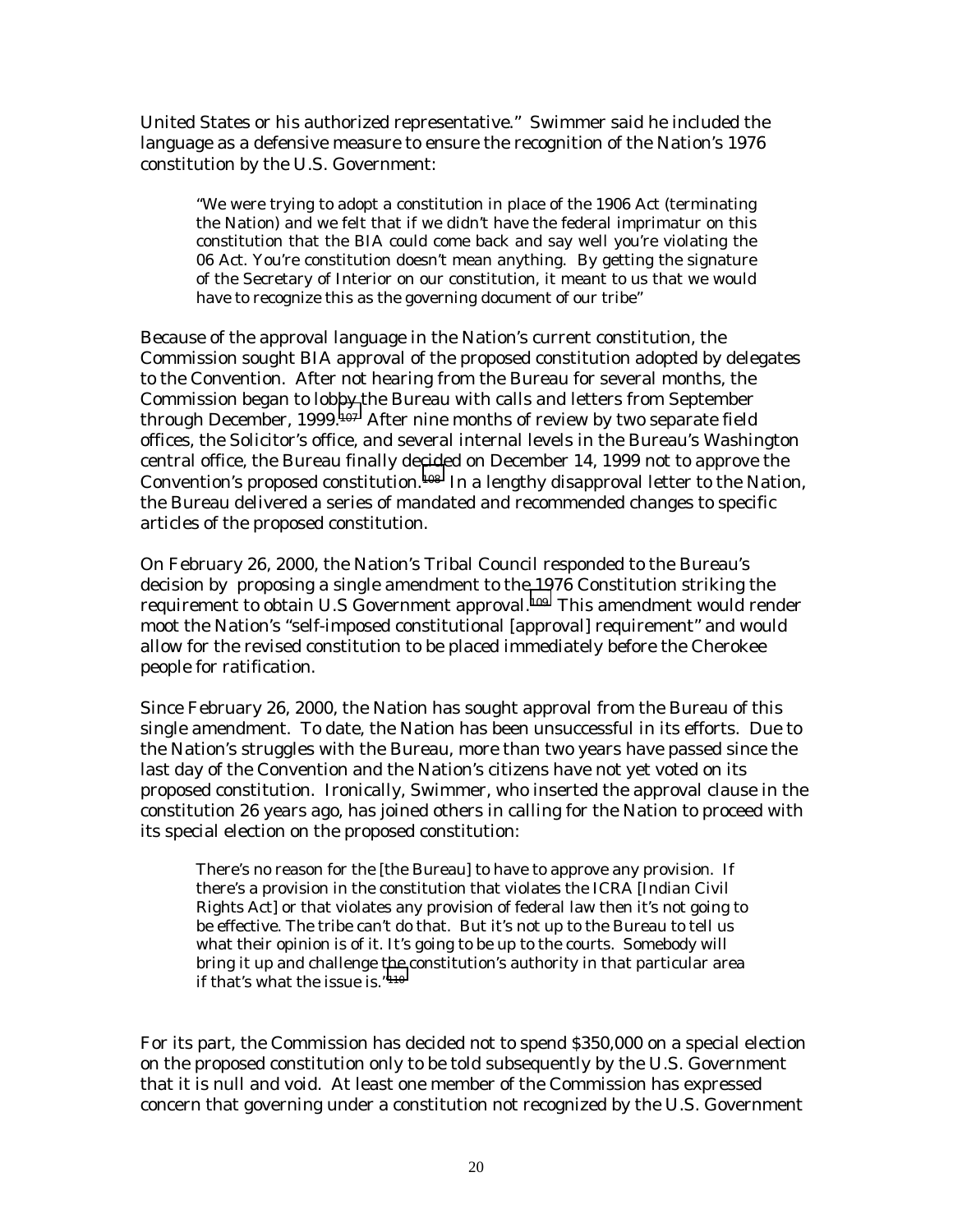may lead the BIA to cease its recognition of Council actions and jeopardize the Nation's operation of its federally-funded government programs. A precedent for such action occurred just last year with the Seminole Nation of Oklahoma, another nation with a constitution requiring approval by the U.S. Government.

Regardless of debates over strategy, the end result has been almost three years of the status quo. New Principal Chief Chad Smith has received high marks for his current administration of the Nation. The Nation's government is stable and its budget deficit has been erased. Smith's positive leadership has, in some sense, defused the strident calls for reform heard in 1999. But the limitations of the Nation's current constitution remain; and every day that the Nation waits for U.S. approval lowers the probability that the Convention's proposed constitution ultimately will be ratified by the Cherokee citizenry.

# *Concluding Thoughts*

It is difficult to draw conclusions from the experiences of one nation. However, some tentative lessons can be drawn from the Nation's story. Specifically, it reveals how a well-designed process can manage the politics of reform sufficiently enough to create a forum within which deep questions of governance can begin to be addressed.

Throughout the world, a central concern of political reformers has revolved around discussions of how best to prevent incumbent institutions and officeholders from directing reforms to their own self-interests. From Africa to Eastern Europe to individual American states, stories abound of parliaments and congressional bodies seeking to maintain the status quo by either refusing to heed calls for reform, assuming complete control over the reform process, or creating commissions and other reform bodies that serve at their pleasure.

A central question is how nations can engage in governmental and constitutional reform when those currently holding political power control the levers of change. This inquiry applies just as forcefully to Indian Country, where political power is often concentrated in small tribal councils and where constitutional reform realistically cannot take place without Council approval. While a political or economic crisis can certainly help catalyze reform, there still remains the question of how to engage in a process of reform that is not overly influenced by the incumbent government.

The Nation's story is important because it demonstrates the power of institutions to catalyze and legitimize reform processes. On a first cut, the provision in Article XV, Section 10 of the Nation's current constitution requiring periodic referenda for the calling of a constitutional convention allowed for the crucial introduction of citizen voices demanding change[.111](#page-31-0) To fulfill the will of the Cherokee voters, however, the Nation still had to develop a reform process viewed as legitimate and independent from the incumbent government. Somewhat counterintuitively, the Nation created an independent Constitution Commission by *including* appointees from all three branches of government. This allowed incumbent officeholders the comfort of having representation on the Commission while at the same time preventing any single government body from controlling it. The Nation then lent teeth to the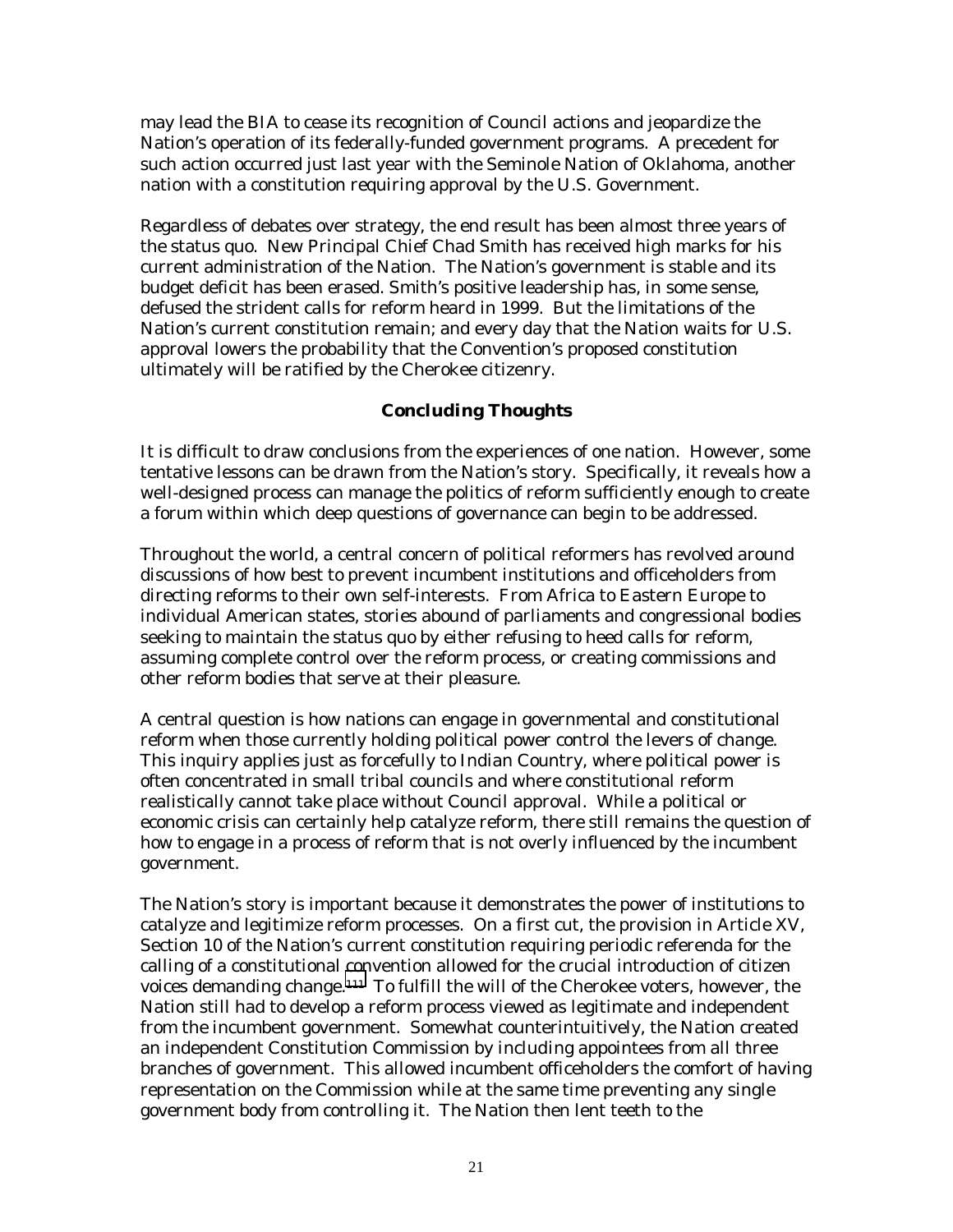Commission's independence by granting the Commission exclusive authority over the reform process and investing it with the power to place its proposed reforms directly on a referendum without the requirement of initial approval by any branch of government.

Together, the constitutional language for the "automatic referendum" every 20 years and the independent nature of the Commission allowed the Nation to begin a legitimate process of reform at a time of widespread mistrust and heightened instability. The Commission's method of engaging public input and support for its work, as well as its inclusive method for choosing Convention delegates, added the crucial final steps. Cumulatively, they led to the creation of a legitimate and accepted forum – the Convention – within which to debate complex and often divisive issues of governance.

The substance of the Convention debates themselves are enlightening for revealing how the Nation pursued reform in two distinct areas. The Nation desired not only to create stronger and more accountable governmental institutions (e.g. debates over bicameralism, separation of powers, and judicial reform) but also to address primary questions of citizenship and national identity (e.g. representation for offrepresentation residents and blood quantum requirements for citizens and candidates for Principal Chief). This dual track nature of constitutional reform most likely will resemble the reform processes of other tribal nations as they continue to assume governmental responsibilities from the U.S. Government, have their populations geographically and demographically diversify, and face cultural, political and economic pressures to confront issues of citizenship.

Therefore, analyzing how the Commission and the Convention delegates resolved such issues is relevant to a larger number of American Indian nations. Procedurally, the Commission's included delegates from a wide cross-section of political and demographic stripes. The adoption of Roberts Rules of Order then allowed all for the input of all 79 delegates. While this led to instances of intense debate it also vested the delegates' decisions with legitimacy. For especially controversial or technically complex proposed amendments, the Convention formed caucuses to hammer out agreements. Together, these procedural devices helped the Nation create a sovereign arena within which to plan the government of its future.

A broader observation from the convention concerns the method by which delegates addressed substantive constitutional concerns. Invariably, delegates moved from discussions of immediate and pressing concerns to more general and deeper issues of governance. The demands by off-reservation residents for political representation, for example, evolved into debates over whether Cherokees were "members of a tribe" or "citizens of a nation." Calls for blood quantum requirements for the Principal Chief led to deeper questions of citizenship and the definition of who is a Cherokee. Ultimately, the delegates didn't resolve these issues at the Convention. Nonetheless, this pattern of discussion exemplifies how preliminary discussions of concrete problems of governance may be necessary lead-ins to reaching larger questions of governmental transformation and national identity.<sup>112</sup>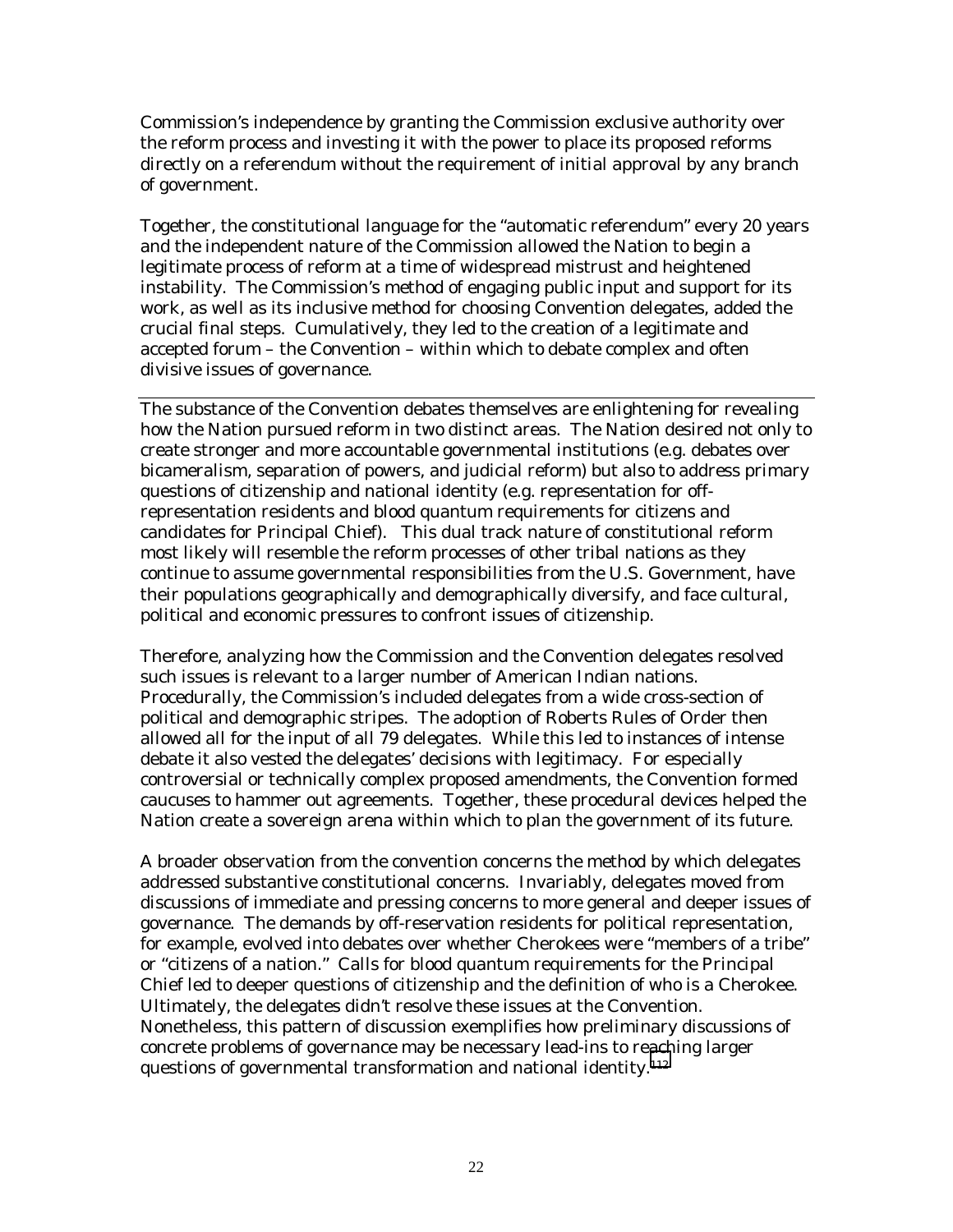To the extent that Cherokee's story is representative, tribal nations *are* engaged in a process of creating more effective and legitimate constitutions. However, instead of re-envisioning their governing institutions or refashioning their national identities out of whole cloth, they are grounding their discussions of reform against the backdrop of tangible concerns associated with day-to-day government operations. In the end, the Nation's story demonstrates how a well-designed, inclusive, and politically independent constitutional reform process can help achieve the monumental task of transforming such concerns into the development of new constitutions and governing institutions.

2 See Anne Farris, *Controversy over Tribal Funds Splits Cherokee Nation Into Warring Camps; BIA Called In For Law Enforcement Duty After Marshals Fired*, Washington Post, July 5, 1997 at A6; Sam Howe Verhovek, *Cherokee Reopen Courthouse in Step to Resolve Crisis*, New York Times, August 28, 1997 at A24.

3 Martha Berry, delegate to 1999 Cherokee Nation of Oklahoma Constitution Convention, Address at John F. Kennedy School of Government Symposium on American Indian Constitutional and Governmental Reform (April 2, 2001) ( transcript on file with author)

4 For examples, see Sean Paige, "Rewriting Tribal Law," *Insight Magazine*, May 29, 2000; Jeff Hinkle, "Constitutional Crisis: Can Tribal Governments Take the Heat," *American Indian Report*, May 2000; Ian Wilson Record, "Broken Government: Constitutional Inadequacy Spawns Conflict on San Carlos," *Native Americas*, Spring 1999, pp. 10-16; Robert B. Porter, "Strengthening Tribal Sovereignty Through Government Reform: What are the Issues," 7 *Kan. J.L. & Pub. Pol'y* 72 (1997).

6 For arguments tying strengthened governmental institutions to greater stability and the exercise of increased political sovereignty see Id. For a connection between strengthened American Indian governmental institutions and enhanced economic development, see Stephen Cornell and Joseph P. Kalt, "Sovereignty and Nation-Building: The Development Challenge in Indian Country Today, (cite American Indian Culture and Research Journal),

7 One exception is Ian Wilson Record, "Broken Government: Constitutional Inadequacy Spawns Conflict on San Carlos," *Native Americas* (Spring, 1999), pp 10-16.

 $\overline{a}$ <sup>1</sup> Eric Lemont is a lawyer and research fellow at the John F. Kennedy School of Government's Harvard Project on American Indian Economic Development. He would like to thank the many citizens of the Cherokee Nation of Oklahoma who shared their insights into the Nation's recent constitutional reform process. Special thanks go to Jay Hannah, the Chairman of the Cherokee Nation Constitution Convention and member of the Cherokee Nation Constitution Commission, for his invaluable assistance in facilitating the sharing of the Nation's process of reform.

<sup>5</sup> *See* Duane Champagne, "Renewing Tribal Governments: Uniting Political Theory and Sacred Communities," *Wicazo Za Review* (forthcoming); Robert Porter, "Strengthening Tribal Sovereignty Through Government Reform: What are the Issues?" 7 *Kan. J.L. Pub. Pol'y* 72 (1997)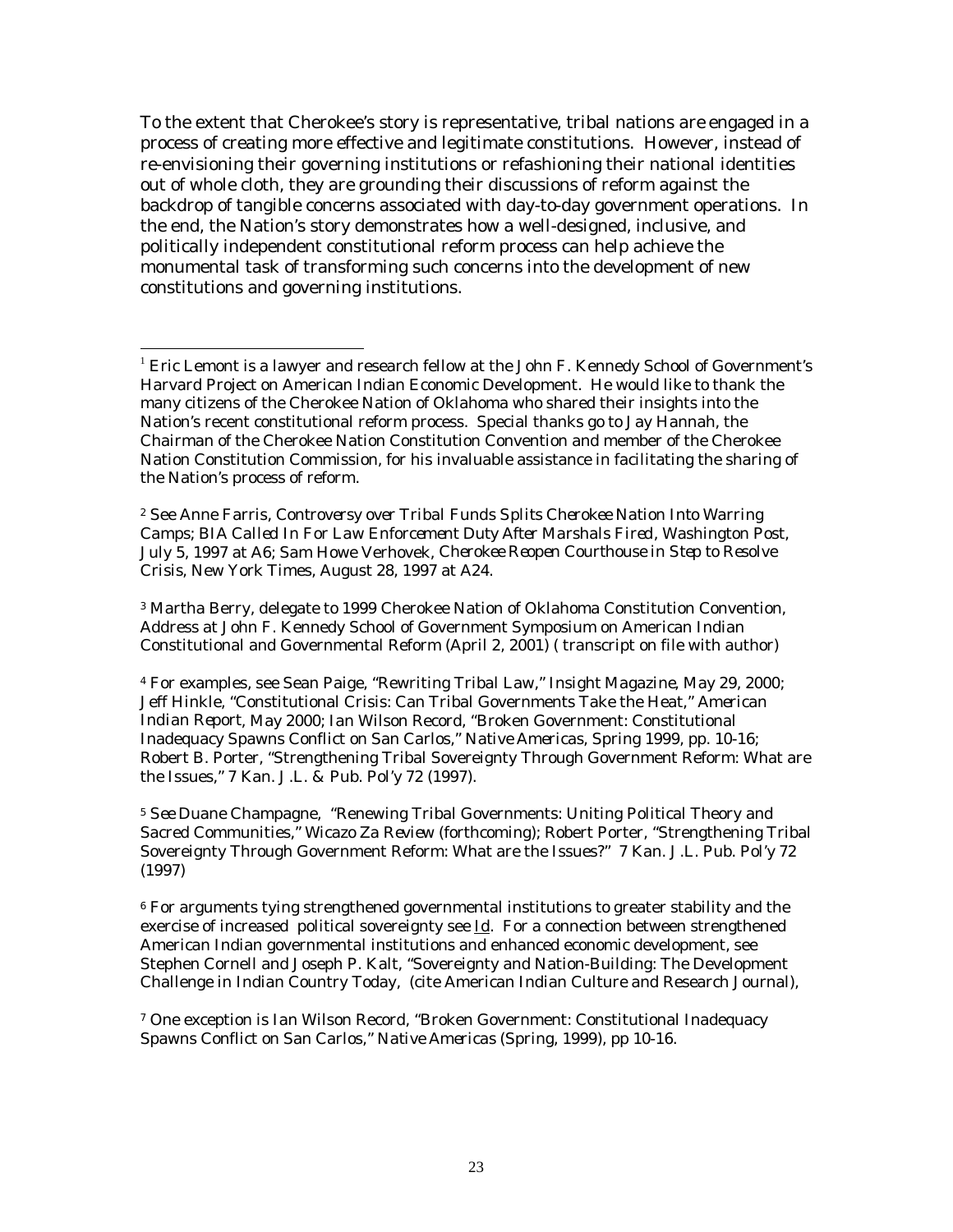8 For an in-depth historical analysis of Cherokee politics and government, see Duane Champagne, *Social Order and Political Change: Constitutional Governments among the Cherokee, the Choctaw, the Chickasaw and the Creek*. Stanford, California, Stanford University Press, (1992).

9 See Duane Champagne, *American Indian Societies: Strategies and Conditions of Political and Cultural Survival,* Cultural Survival Report 32 (1989) 42.

10 Rennard Strickland and William Strickland, Beyond the Trail of Tears: One Hundred Fifty Years of Cherokee Survival, in *Cherokee Removal: Before and After* 115 (William L. Anderson, Ed., University of Georgia Press, 1991).

11 Id. at 117.

 $\overline{a}$ 

12 Morris L. Wardell, *A Political History of the Cherokee Nation, 1838-1907* 255-355 (University of Oklahoma Press, 1938)

13 30 Stat. 495 (1898).

14 Records from 1985 from the Bureau of Indian Affairs show that fewer than 65,000 acres of the 20 million allotted Cherokee citizens remain in tribal hands. Strickland, *supra* note 10 at 126.

15 "A lot of federal help was being given to tribes in the west, but none in Oklahoma, because again we didn't have organized tribes. This was also an impetus, a big impetus, for the adoption of a constitution. I saw this opportunity with the federal money that was coming in that we could use that and turn it into a useful tool that we could do some things in Eastern Oklahoma." Interview with Ross Swimmer, former Principal Chief of the Cherokee Nation of Oklahoma (September 4, 2000).

<sup>16</sup> "In 1967 or `68, Bill Keeler had assembled a group of Cherokees in Eastern Oklahoma to look at the formation of a constitution, not necessarily, I think, with the idea in mind of a governing document but something that would, from a social point of view, give more people the opportunity to focus on the services, the Indian health services, the BIA services, and provide some input to the leadership, to the chief, for how those services could be better delivered to tribal members." Ross Swimmer, former Principal Chief of the Cherokee Nation of Oklahoma, Address at John F. Kennedy School of Government Symposium on American Indian Constitutional and Governmental Reform (April 2, 2001) ( transcript on file with author)

17 "At that time we had all these myriad of drafts, we've been holding public hearings, we've gone through the community representatives and it had just seemed like that we just weren't going to get there. So I had several people that I gathered together and we sat down and drafted a final version of the constitution and said 'this is it.' And we put it out for a vote and it got passed." Swimmer Interview (September 4, 2000). Swimmer said later in a separate context: "And then there were a couple of other things that needed some revision, I felt, from what the constitutional committee had been putting together. I had some opposition and people said well, it's not ready yet, you can't do this, one thing after another. I went ahead and took it to the Bureau of Indian Affairs, we got them to sign off on it, and in 1976 we took it to a vote and it was overwhelmingly adopted. I don't think the people had a clue as to what they were voting on. They accepted that we needed something, but they still, you can imagine, I mean up until that time the only government the Cherokee people were aware of in Eastern Oklahoma was county, state, city and local government.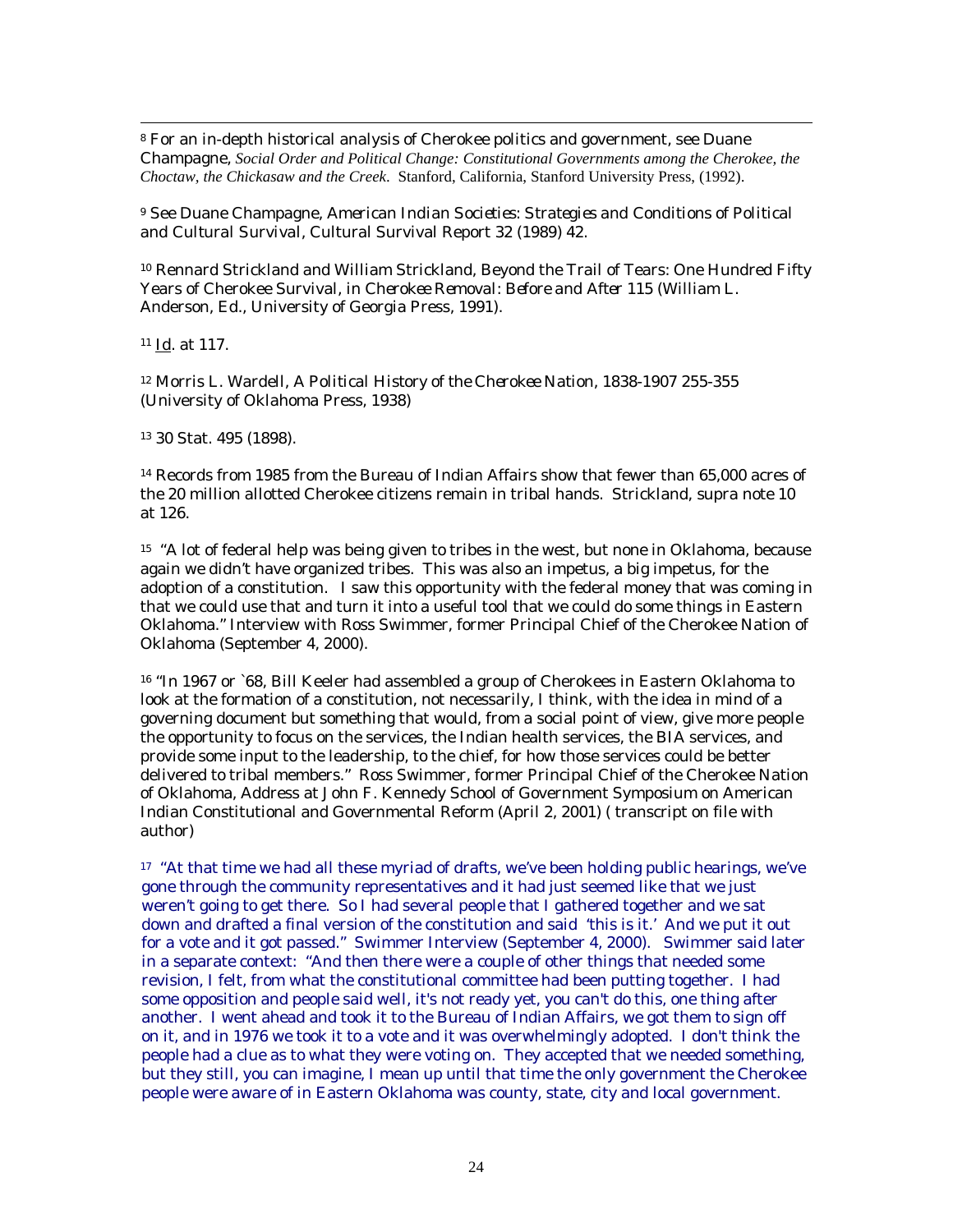They were totally under the law of the state. They were totally under county police jurisdiction, that kind of thing. And in fact, in 1975 if somebody had suggested to me that the Cherokee Nation had tax powers, or that I, as principal chief, had the opportunity to incarcerate my fellow Cherokees for crimes they might commit, I would have said they were crazy. I would have said there is no such thing. We don't have that kind of sovereignty. In fact, as I recall, we were operating a restaurant and a motel and we were still collecting sales taxes to send to the state. That went on for several years until I finally woke up and said well why are we doing this." Ross Swimmer, Address at John F. Kennedy School of Government Symposium on American Indian Constitutional and Governmental Reform (April 2, 2001) ( transcript on file with author)

18 Cherokee Nation of Oklahoma Constitution, art. V, § 3.

 $\overline{a}$ 

19 Cherokee Nation of Oklahoma Constitution, art. VI, § 11.

 $20$  In 1990, the Nation passed legislation creating a District Court with one or more judges. 20 Cherokee Nation Code § 11.

21 Swimmer said that in Oklahoma, "there's such an assimilation that we look to the local, state, county, federal governments for primary services and the Cherokee Nation sort of then overlaps all of these services yet they have to be careful where they go because their jurisdiction is only over certain areas. It's real complicated. And that's why I had not envisioned, and perhaps I was being shortsighted, I don't know, but when we adopted the constitution I said it was more of a corporate document, a development authority. I mean our job was to help improve lives. It wasn't to create a government. I never envisioned having two or 3,000 people working for the government. I envisioned them working and I always thought at some point we would reach a peak and then we would start declining in employment because we would be able to say, "we have created the result that we want, people are working, we don't need to be there any longer. We can have fewer social workers than we had yesterday.'" Interview with Ross Swimmer (September 4, 2000).

<sup>22</sup> "I think actually I was probably thinking again of a corporate model. I was thinking more of a Board of Directors. And the rest of it, the executive branch and the judicial branch is pretty straightforward. It was mainly in the legislative arena that I suggested we make those changes and make it a 15 member council." Interview with Ross Swimmer (September 4, 2000).

 $23$  "The final document that was being considered as I recall would have two houses of the legislature and we would wind up electing around 100 people. And that's the part that I took out. I just said, "look, we're not going to do that". Interview with Ross Swimmer (September 4, 2000).

24 Interview with Ross Swimmer (September 4, 2000). Swimmer said in a different context that he wanted to "give more people the opportunity to focus on the services (delivered by HIS and BIA) and provide some input to the leadership, to the Chief, for how those services could be better delivered to tribal members." Ross Swimmer, Address at John F. Kennedy School of Government Symposium on American Indian Constitutional and Governmental Reform (April 2, 2001) ( transcript on file with author)

25 Swimmer said he had come across a similar provision in another state or tribal constitution. Ross Swimmer, Address at John F. Kennedy School of Government Symposium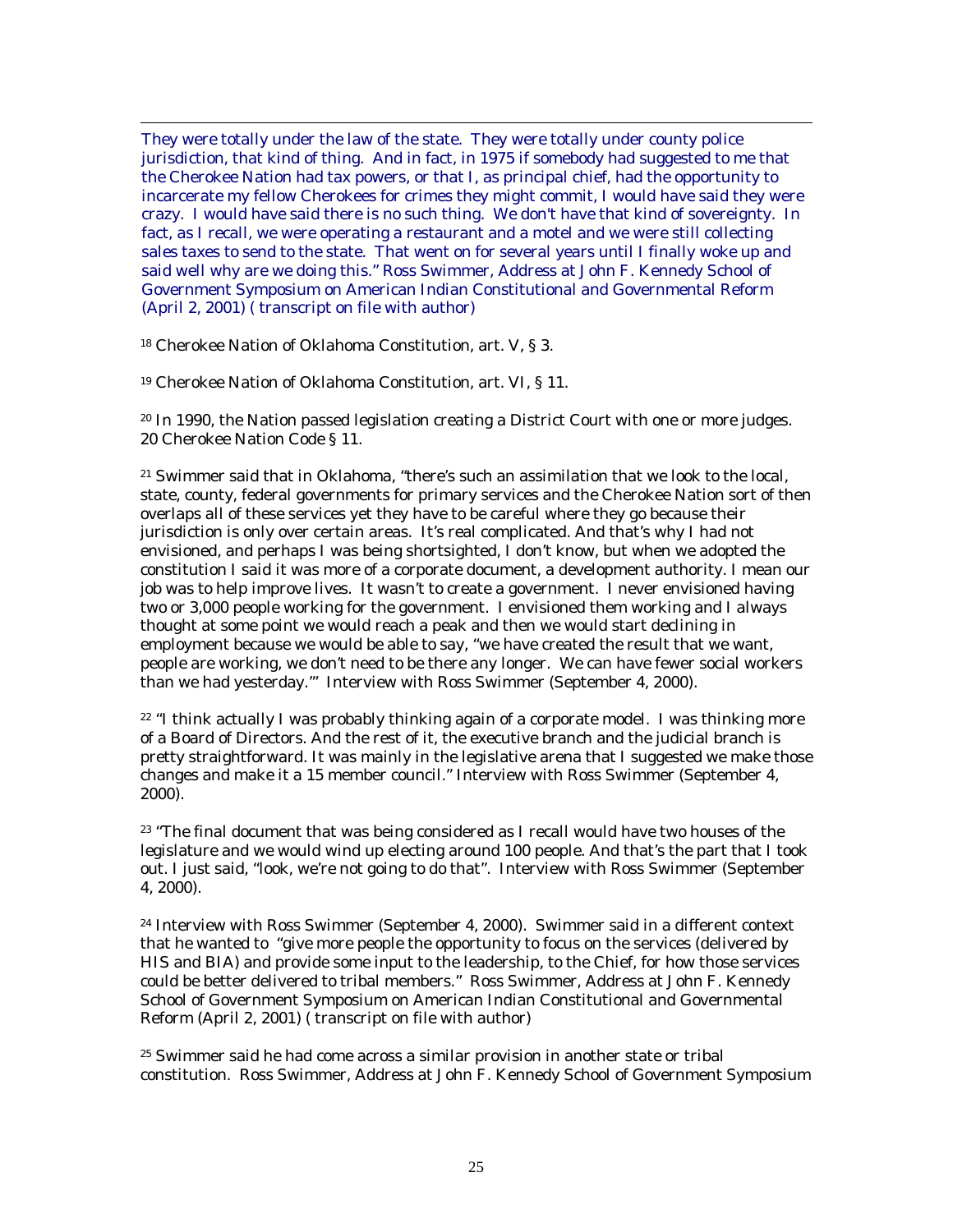on American Indian Constitutional and Governmental Reform (April 2, 2001) ( transcript on file with author)

26 Rob Martindale, *Tribal Foes Talk After Big Ruckus*, Tulsa World, August 15, 1997.

27 Id.

 $\overline{a}$ 

28 The sides agreed to accept the opinion of an independent investigation into the constitutionality of the impeachment of the justices, the reopening of the Nation's courthouse, and a moratorium on all legal action related to the crisis. Jim Myers and Rob Martindale, *Cherokee Negotiations Break Down; Byrd Refuses to Recognize Justices, Official Says*, Tulsa World, August 23, 1997 at A1.

29 Rob Martindale, *BIA Chief Vows to Help Forge Resolution to Cherokee Crisis*, Tulsa World, June 9, 1998

30 Associated Press, *Judge Orders Boycotting Cherokee Council Members to Attend Meetings*, June 14, 1999

31 Jay Hannah, The 1999 Constitution Convention of the Cherokee Nation: Process of a Sovereign People, (March, 2000) (unpublished paper on file with author).

32 Poteete said "I don't remember any political focus on the question. I don't remember so much as a press release or a footnote to a memorandum." Poteete believes that the three year delay was due to other pressing priorities. The government was tackling election and campaign contribution law reforms and was also deeply involved in negotiations with the Delaware and Shawnee Indians over their desire to separate from the Nation and form their own independent nations. For all of these reasons, Poteete said the "Constitution Convention… it could wait. It kept getting pushed back." Interview with Troy Wayne Poteete (September 2, 2000).

33 Interview with Charles Gourd, Member, Cherokee Nation Constitution Commission (June 25, 2000).

34 Hannah Paper, *supra* note 31.

35 Interview with Troy Wayne Poteete, Former Chair, Cherokee Nation of Oklahoma Tribal Council Rules Committee (September 2, 2000) (Commissioner Marion Hagerstrand said, in reference to the system of appointment: "That's the way Cherokees do things.")

36 As Swimmer, said "the move was on both sides" to begin the process of reform. Interview with Ross Swimmer, September 4, 2000.

37 Interview with Jay Hannah, Member, Cherokee Nation Constitution Commission (June 25, 2000).

<sup>38</sup> "While the Rules Committee of the Tribal Council had promulgated the creation of the Commission and outlined its primary mission, empowering legislation was left to the newly appointed commissioners to write and to submit to the Tribal Council for approval." Hannah Paper.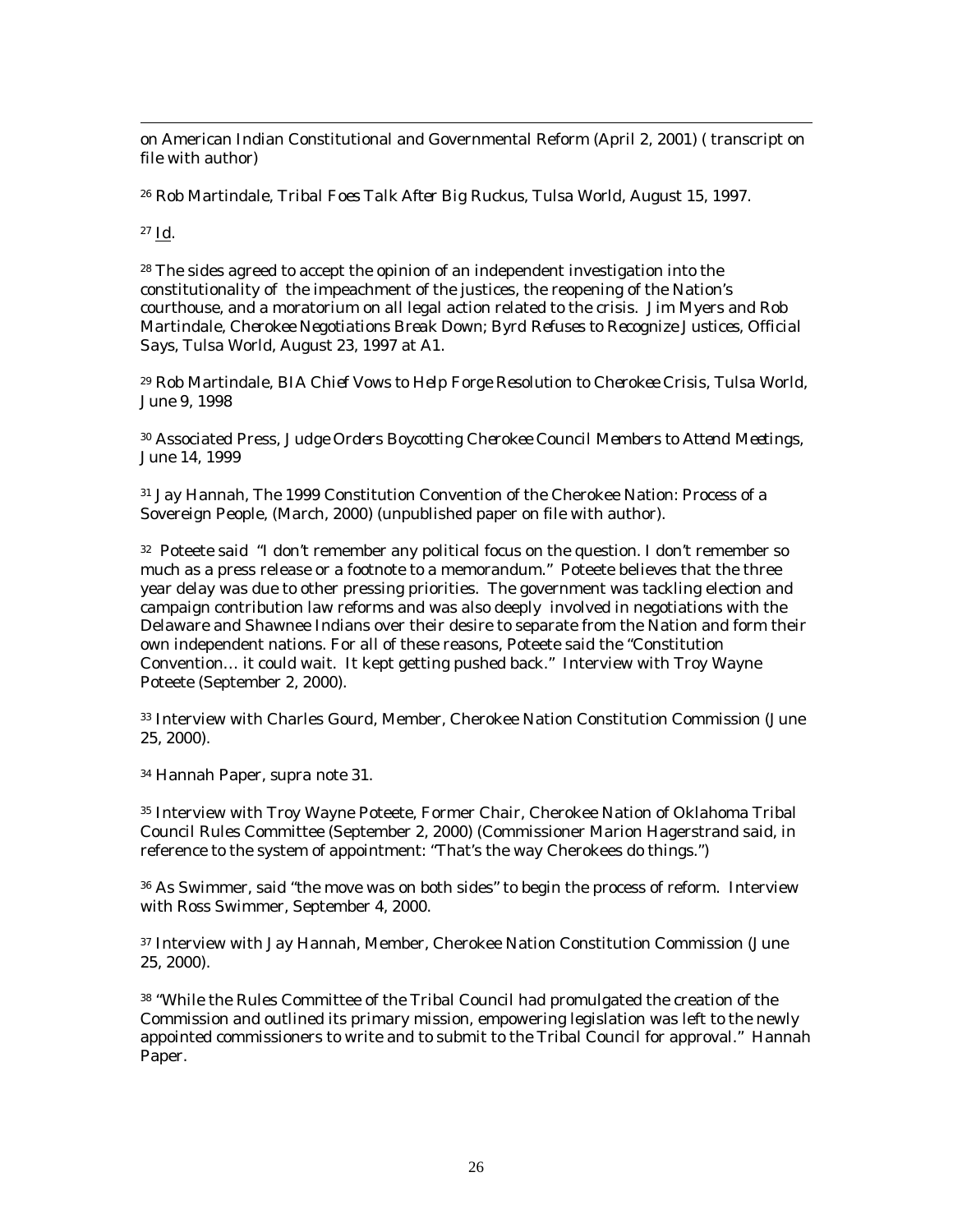39 Interview with Jay Hannah, Member, Cherokee Nation Constitution Commission (June 25, 2000).

40 Interview with Jay Hannah, Member, Cherokee Nation Constitution Commission (June 25, 2000).

41 Interview with Charles Gourd, Member, Cherokee Nation Constitution Commission (June 25, 2000).

42 Interview with Jay Hannah, Member, Cherokee Nation Constitution Commission (June 25, 2000).

43 As recalled by Commisioner Charles Gourd, it was a "dogfight to keep the Commission completely independent from the three branches of government and make it a citizen's Commission." (Gourd Interview, June 25, 2000).

44 Council of the Cherokee Nation, "An Act Creating a Constitution Convention Commission, May 15, 1998, at § 4A.

45 Id. at § § 4A, 4D

46 Id.

 $\overline{a}$ 

47 The Commission's enabling legislation required public hearings in all out-of-state area major metropolitan centers having more than 500 Cherokee citizens. Id. at  $\S 4(d)(6)$ .

48 One commissioner attributed the low numbers at several meetings to a lack of access to mailings list of tribal members and a lack of funds to perform targeted mailings. He believes that attendance could have been improved with improved cooperation with the Nation's newspaper and website.

 $49$  Id. at § 4(d)(4).

50 Id. at § 4(d)(8)

<sup>51</sup> Even with all of the Commission's efforts to reach out to Cherokee citizens through public meetings, newsletters, and website materials, however, certain individuals have criticized it for not sufficiently reaching out to all Cherokees, including those residing in the Nation's more traditional communities. In response, one commissioner attributed the low numbers at several meetings to a lack of access to mailings list of tribal members and a lack of funds to perform targeted mailings. He said that attendance could have been improved with improved cooperation with the Nation's newspaper and website.

52 Hannah, 116

53 Interview with Troy Wayne Poteete, Former Chair, Cherokee Nation Tribal Council Rules Committee (September 2, 2000).

54 Interview with Troy Wayne Poteete, Former Chair, Cherokee Nation Tribal Council Rules Committee (September 2, 2000).

55 Hannah Paper, *supra* note 31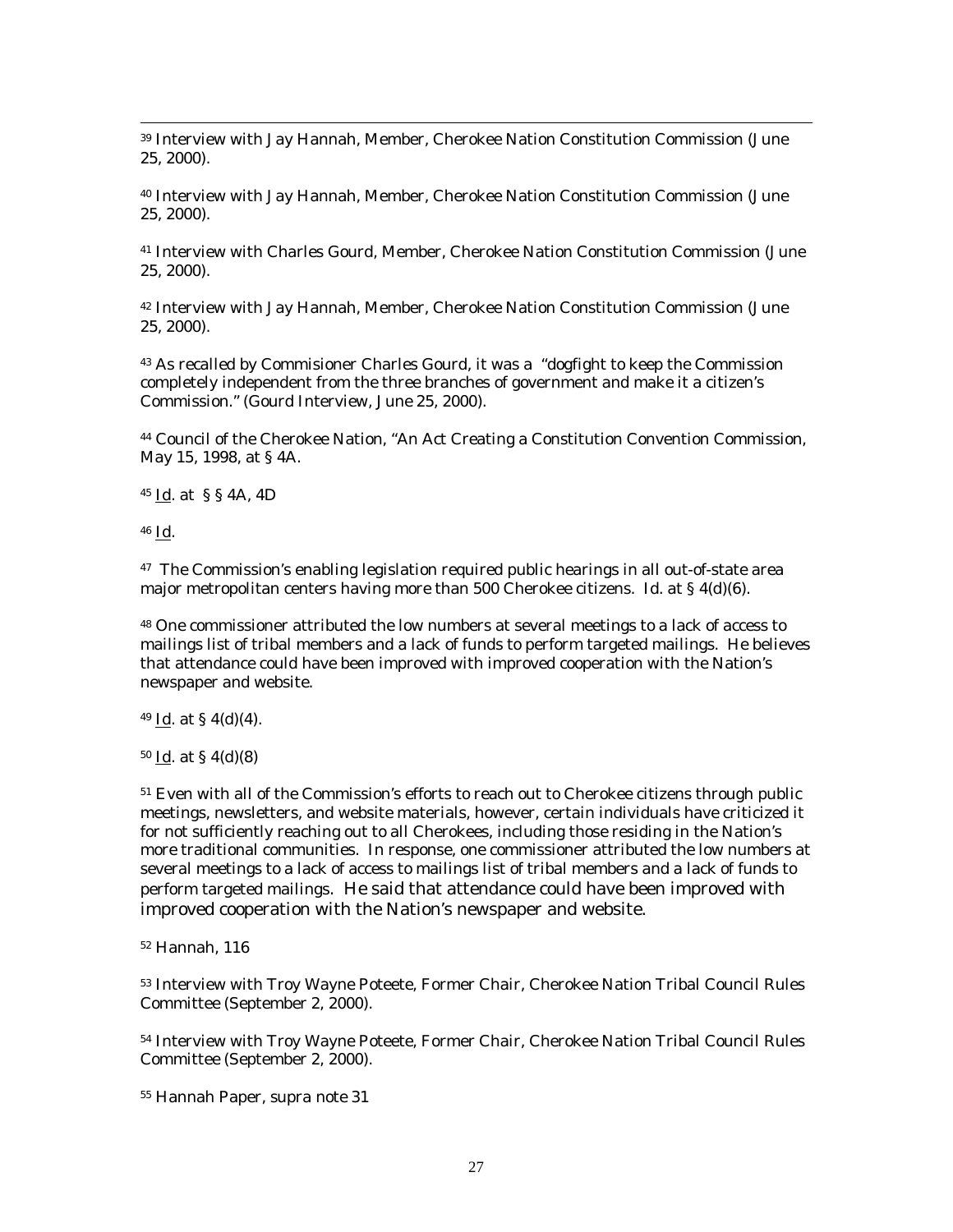56 Id.

 $\overline{a}$ 

57 Id.

58 The Commission originally planned the Convention to last for only three days.

59 Martha Berry, delegate to 1999 Cherokee Nation of Oklahoma Constitution Convention, Address at John F. Kennedy School of Government Symposium on American Indian Constitutional and Governmental Reform (April 2, 2001) ( transcript on file with author)

 $60$  The Commission's Chair, Ralph Keen, Jr., said that the Commission was aware that the U.S Constitutional Convention was held in secret but "disagreed with that philosophy."60 (Interview with Ralph Keen, Jr., June 25, 2000).

61 Hannah said Roberts Rules were "absolutely essential to success of the convention. Everyone embraced that there had to be order and structure to what we were doing." (Interview with Hannah, June 24, 2000).

<sup>62</sup> Cherokee Nation Constitution Convention, Transcript of Proceedings, Volume I, February 26, 1999.

63 Another interesting and important ground rule was developed halfway through the Convention to address the problem of spectator lobbying of delegates. Delegates who smoke, for example, were lobbied consistently during breaks. One lobbyist passed out information on delegates' chairs during a break in the proceedings. Others whispered in delegates' ears during votes. Some non-delegates even tried to participate in voice votes. Some simply heckled. To counteract lobbying, Hannah required non-delegates to sit at least four rows back from delegates, hired a sergeant at arms, and moved furniture to physically separate delegates from non-delegates during breaks. June 24 interview Jay Hannah..

 $64$  For examples, see Cherokee Nation Constitution Convention, Transcript of Proceedings, Volume VI, March 3, 1999, pp. 44-46 (describing legal definitions of mandamus, habeus corpus, and quo warranto and discussion among delegates for need to use clearest possible language).

<sup>65</sup> Interview with Julia Coates, delegate to Cherokee Nations Constitution Convention (June 24, 2001).

<sup>66</sup> See Champagne, "Renewing Tribal Governments", *supra*, note 4.

<sup>67</sup> Keen's motion for a bicameral legislature is found in Cherokee Nation Constitution Convention, Transcript of Proceedings, Volume II, February 27, 1999, pp. 63-64.

68 Hannah and other Commissioners believed that a move to a bicameral legislature "would require an absolute dismemberment of the powers of the Cherokee Nation to redistribute among the two houses" Jay Hannah, Address at John F. Kennedy School of Government Symposium on American Indian Constitutional and Governmental Reform (April 2, 2001) (transcript on file with author)

69 Cherokee Nation Constitution Convention, Transcript of Proceedings, Volume II, February 27, 1999, p. 69.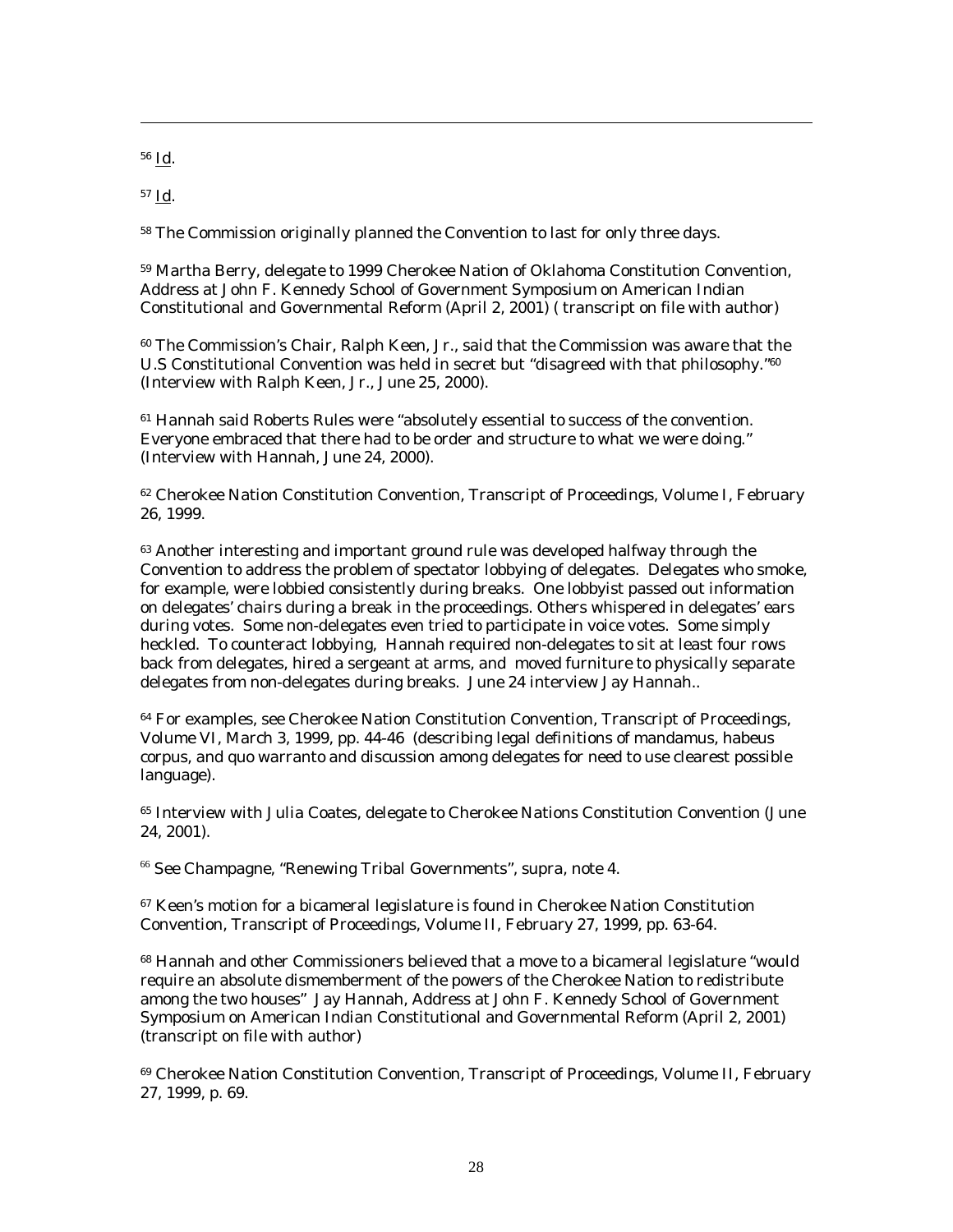70 Cherokee Nation Constitution Convention, Transcript of Proceedings, Volume II, February 27, 1999, p. 71.

71 Proposed Cherokee Nation of Oklahoma Constitution, art VII, § 5 .

 $\overline{a}$ 

72 Proposed Cherokee Nation of Oklahoma Constitution, art. VII, § 4 .

73 Proposed Cherokee Nation of Oklahoma Constitution, art. VII, § 1. For discussion at Convention of need for additional Justices see Cherokee Nation Constitution Convention, Transcript of Proceedings, Volume V, March 2, 1999, pp. 80-81.

74 Proposed Cherokee Nation of Oklahoma Constitution, art VII § 6. For discussion at Convention, see Cherokee Nation Constitution Convention, Transcript of Proceedings, Volume VI, March 3, 1999, p. 100.

75 Proposed Cherokee Nation of Oklahoma Constitution, art. VII, § 5a. For discussion at Convention, see Cherokee Nation Constitution Convention, Transcript of Proceedings, Volume VI, March 3, 1999, pp. 54-61.

76 Proposed Cherokee Nation of Oklahoma Constitution, art. VII, § 5a. For discussion at Convention, see Cherokee Nation Constitution Convention, Transcript of Proceedings, Volume VI, March 3, 1999, p. 62.

77 Martha Berry, delegate to 1999 Cherokee Nation of Oklahoma Constitution Convention, Address at John F. Kennedy School of Government Symposium on American Indian Constitutional and Governmental Reform (April 2, 2001) ( transcript on file with author)

78 Interview with Julia Coates Foster (June 24, 2000)

79 See testimony of Delegate MacLemore: "I would like to think that the Cherokee Nation is more just its territorial boundaries. I'd like to think that the Cherokee Nation is a people, wherever we are." Cherokee Nation Constitution Convention, Transcript of Proceedings, Volume II, February 27, 1999, p. 102.

80 See testimony of Delegate Cornsilk, Cherokee Nation Constitution Convention, Transcript of Proceedings, Volume II, February 27, 1999, p. 99.

81 Cherokee Nation Constitution Convention, Transcript of Proceedings, Volume III, February 27, 1999, pp. 99- 100.

82 See testimony of Delegate Meredith, Cherokee Nation Constitution Convention, Transcript of Proceedings, Volume III, February 27, 1999, p. 103.

83 See testimony of Barbara Starr-Scott, Cherokee Nation Constitution Convention, Transcript of Proceedings, Volume III, February 27, 1999, p. 101.

84 Martha Berry, delegate to 1999 Cherokee Nation of Oklahoma Constitution Convention, Address at John F. Kennedy School of Government Symposium on American Indian Constitutional and Governmental Reform (April 2, 2001) ( transcript on file with author).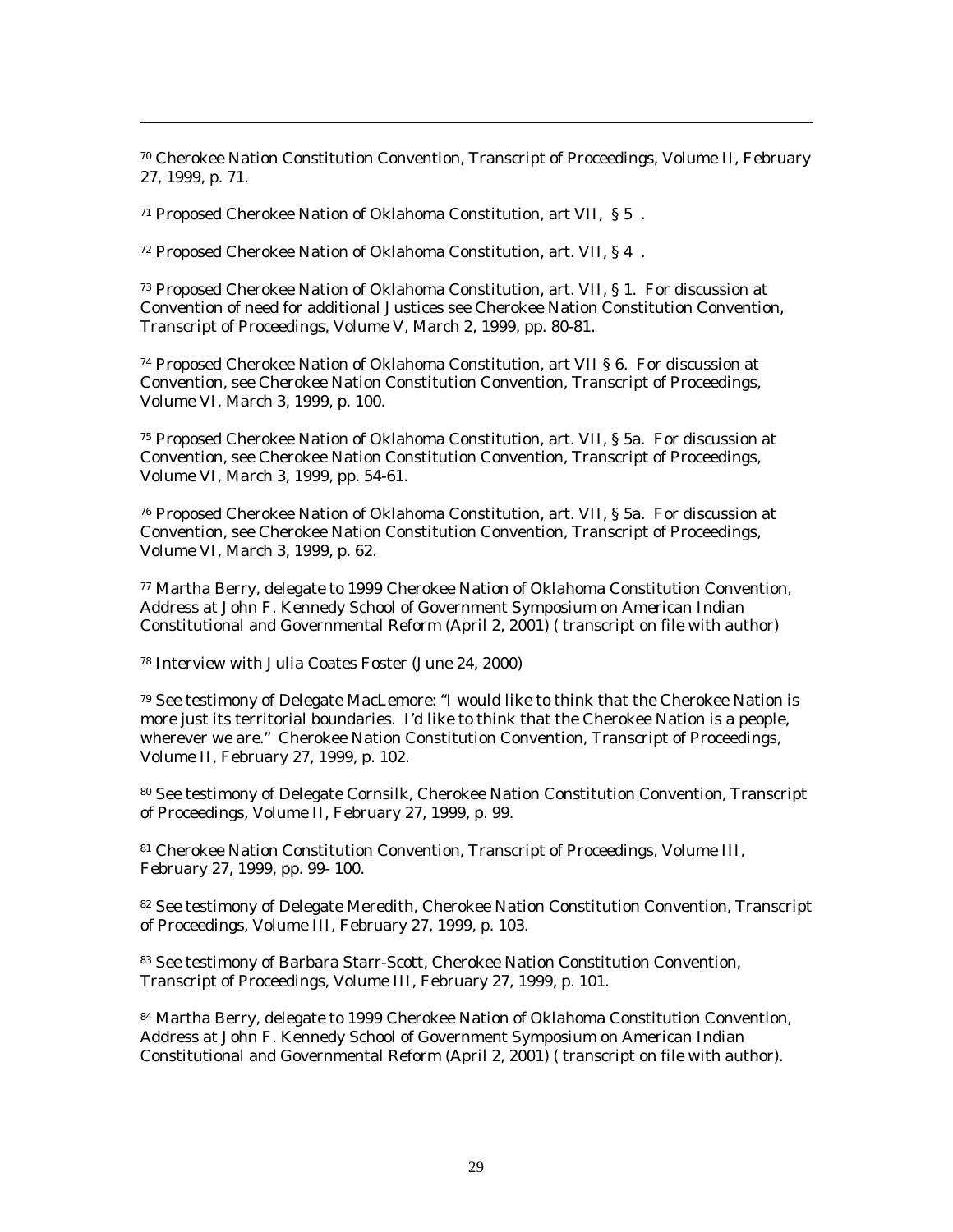85 Testimony of David Cornsilk, Cherokee Nation Constitution Convention, Transcript of Proceedings, Volume V, March 2, 1999, p. 10.

 $86$  Id.

 $\overline{a}$ 

87 Id.

88 Cherokee Nation Constitution Convention, Transcript of Proceedings, Volume V, March 2, 1999, p. 11.

89 Cherokee Nation Constitution Convention, Transcript of Proceedings, Volume VI, March 3, 1999, p. 33.

90 Cherokee Nation Constitution Convention, Transcript of Proceedings, Volume VI, March 3, 1999, p. 34.

91 See testimony of Delegate Silversmith. Cherokee Nation Constitution Convention, Transcript of Proceedings, Volume VI, March 3, 1999, p. 85.

92 Cherokee Nation Constitution Convention, Transcript of Proceedings, Volume VI, March 3, 1999, p. 34.

93 Cherokee Nation Constitution Convention, Transcript of Proceedings, Volume VI, March 3, 1999, p. 36.

94 See testimony of Delegate Hembree ("let's make this based on generations"). Cherokee Nation Constitution Convention, Transcript of Proceedings, Volume VI, March 3, 1999, p. 35.

 $95$  "Placing a blood quantum may be something we desire but we can show that desire by reflecting it at the ballot box by saying the candidate who is 1/64 Cherokee, we may not want that person. But we should not put in our constitution that we are going to discriminate on the basis of blood quantum." Cherokee Nation Constitution Convention, Transcript of Proceedings, Volume VI, March 3, 1999, p. 33.

96 See testimony of Delegate Masters: "blood quantum by the way is not a traditional value. It was imposed on the people by the government. It's a government designation, not a tribal designation that we have had. There are many people who have bought into this government designation that they can say what a Cherokee is by the surrender documents they have held on us. But this is not a traditional value. It was imposed upon the people by the government….If we want a blood quantum, we need to go back and reconsider, a Cherokee of the Cherokee Nation must be a  $\frac{1}{4}$  blood according to BIA and state standards... So what we need to do if we want blood quantum, it needs to be in the membership category, and we need to limit the CN to ¼ blood or more, according to government documents and government projects and government standards." Cherokee Nation Constitution Convention, Transcript of Proceedings, Volume VI, March 3, 1999, p. 35

97 See testimony of Delegates Clarke and Scott. Cherokee Nation Constitution Convention, Transcript of Proceedings, Volume VI, March 3, 1999, pp. 36-37.

98 See testimony of Delegate Hammons: "While it makes me proud to see a leader of my Nation that looks like an Indian, I don't' think that that ought to be the standard for whether or they represent me, ladies and gentlemen. Because, unfortunately, we've seen in the past few years that you can look like a Cherokee, and you can talk like a Cherokee and not care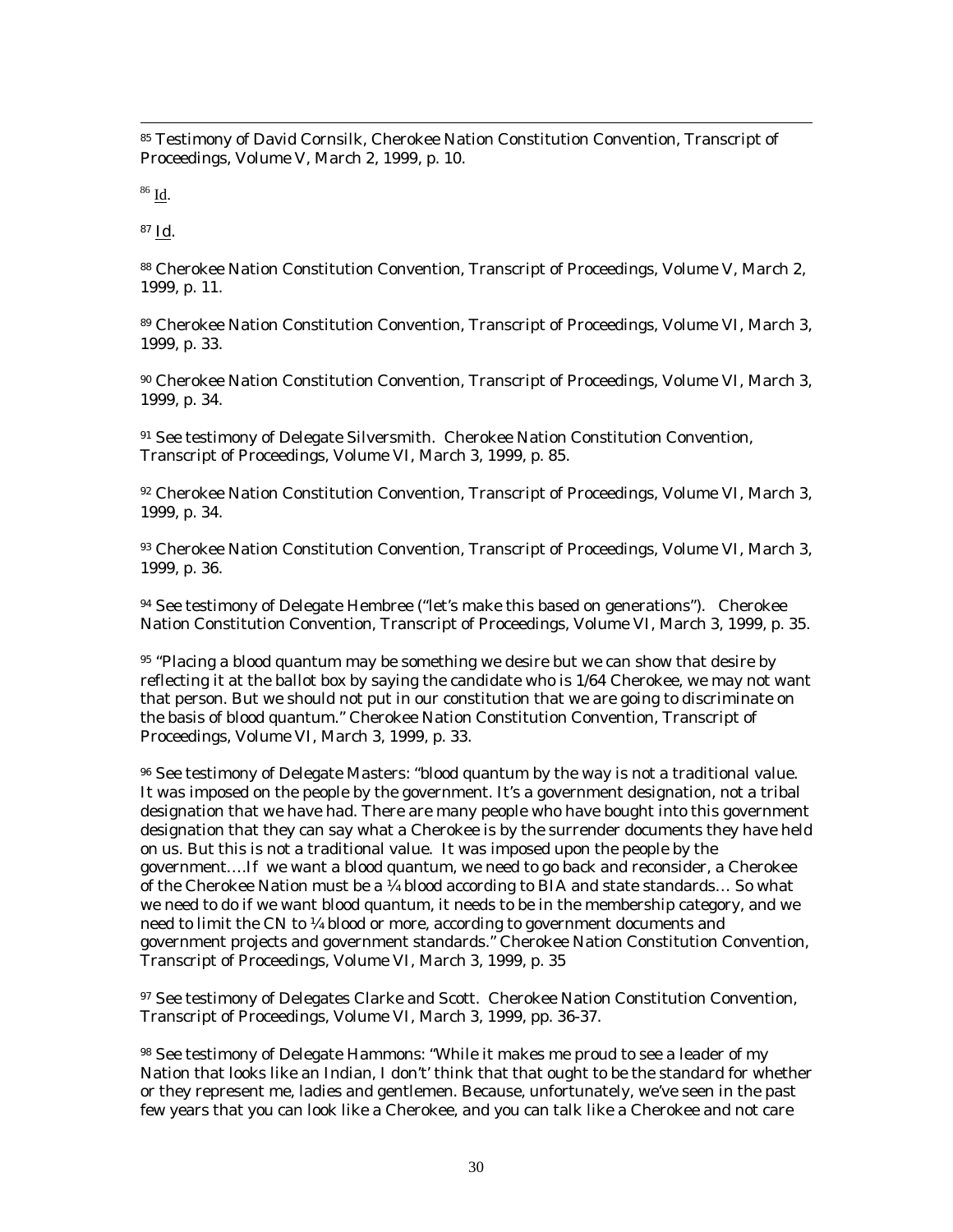about the Cherokee people." Cherokee Nation Constitution Convention, Transcript of Proceedings, Volume VI, March 3, 1999, p. 37

99 See testimony of Delegate Robinson. Cherokee Nation Constitution Convention, Transcript of Proceedings, Volume VI, March 3, 1999, p. 33.

100 Interview with Ross Swimmer, September 4, 2000.

 $\overline{a}$ 

101 Interview with Cherokee Associate General Counsel David Mullon and Principal Chief Chad Smith (June 23, 2000).

102 Cherokee Nation Associate General Counsel David Mullon: "The more detailed a constitution is the more of an imposition you are on the future." Interview with David Mullon, Associate General Counsel of Cherokee Nation (June 23, 2000). One delegate from the Byrd administration argues that the current administration opposes the constitution's detailed nature "because it constrains them." Interview with author (June 24, 2000).

103 See testimony of Delegate Chad Smith Cherokee Nation Constitution Convention, Transcript of Proceedings, Volume III, February 27, 1999, pp 32, 89 and Volume IV, March 1, 1999, p. 33.

104 Interview with Julia Coates, Delegate to Cherokee Nation Constitution Convention (June 24, 2000)

105 The debate in some sense mirrors that between the "framework-oriented" U.S. national constitution and many more detailed state constitutions that contain legislation and policy. Some state constitutional scholars have explained that this divergence may be explained in part by the fact that the national constitution contemplated that additional details and policies would be filled in by its express delegation of powers to individual state constitutions. See G. Alan Tarr, *Understanding State Constitutions* 10 (Princeton University Press, 1998). The drafters of state constitutions, on the other hand, do not have such an assurance that an additional document or body will fill in ambiguous mandates. The push by delegates to hold the Nation's government accountable through detailed constitutional legislation may be explained in part by similar reasoning. Tribal citizens, lacking the U.S. Government's abundance of federal regulations and long history of federal court decisions, have less avenues for "lawmaking" than states and therefore may look to a constitution as their sole guarantee of protection.

<sup>106</sup> "An organic document presents a very big target. People with nothing in common except that they're against the document." Interview with David Mullon, Associate General Counsel of Cherokee Nation (June 23, 2000).

107 Hannah began attempting to contact the Bureau "on my speed dial every day". Interview with Jay Hannah, June 24, 2000.

108 Constitution Convention Commission Chairman February 2000 Progress Report.

109 February 15, 2000 Open Letter from Convention Chairman Jay Hannah to Convention Delegates.

110 Interview with Ross Swimmer (September 4, 2000).